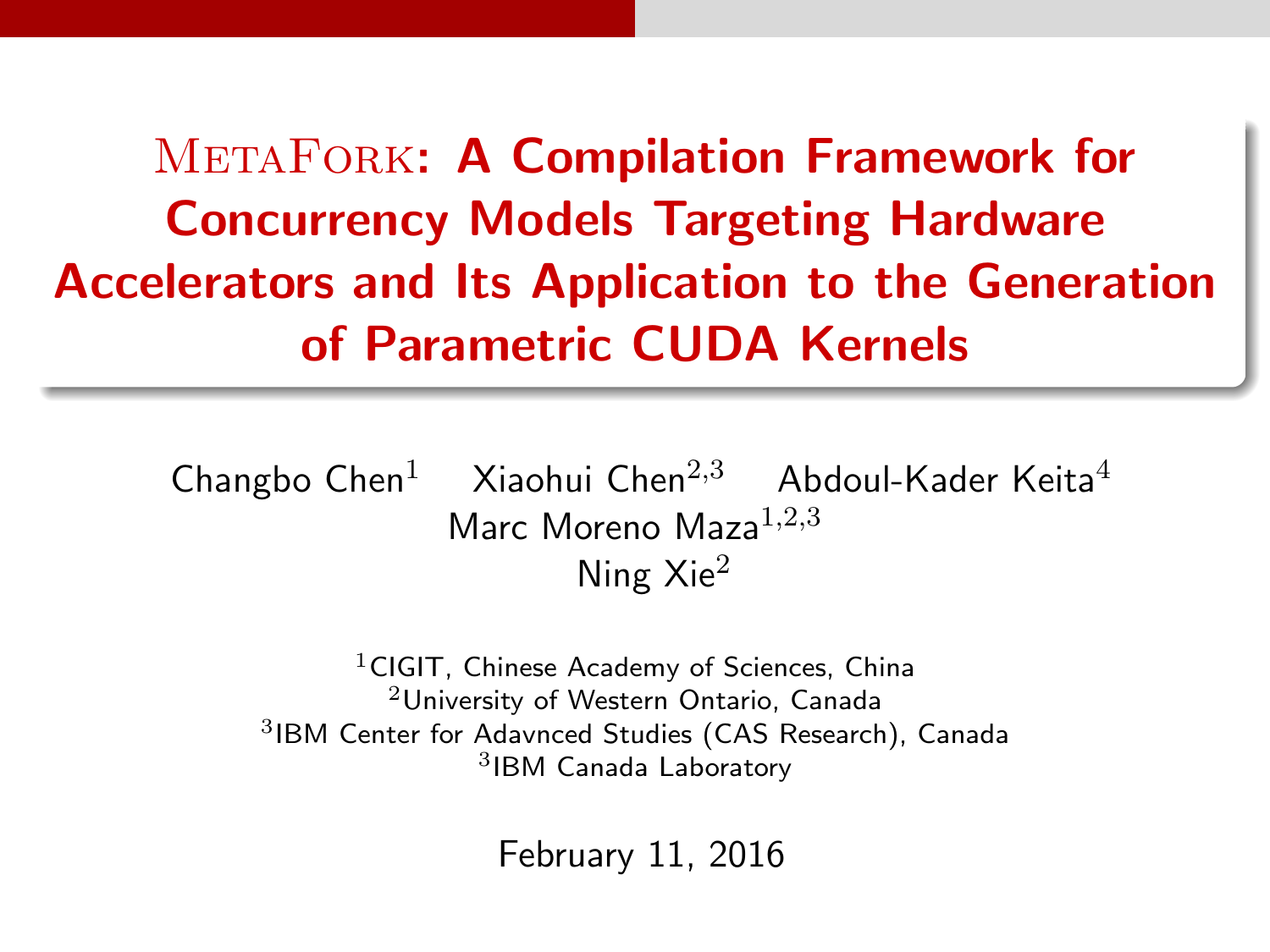# Plan



- [Parametric CUDA kernels](#page-7-0)
- 3 [Generating Parametric CUDA kernels](#page-18-0)
	- [Experimentation](#page-22-0)

<span id="page-1-0"></span>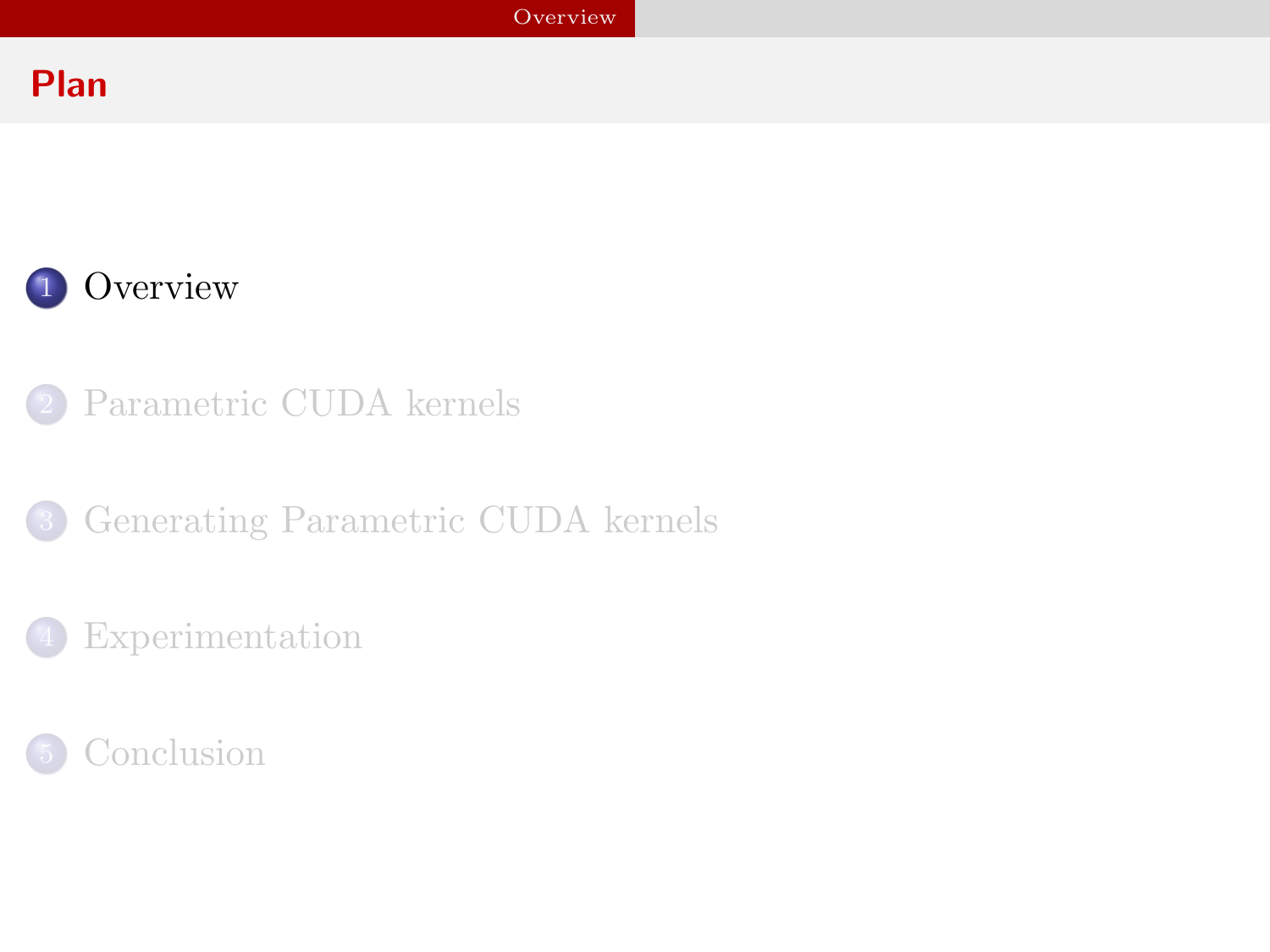# **Background**

#### Automatic parallelization

- Most of our computers rely on parallel processors (multi-cores, GPUs), but most of the programs that we have or write are serial ones.
- Writing efficient parallel programs is very hard, hence automatic generation of parallel code from serial one is a dramatically needed:
- <span id="page-2-0"></span>• In general, automatic generation of parallel code is even harder, but makes sense for kernels in scientific computing (dense linear and polynomial algebra, stencil computations).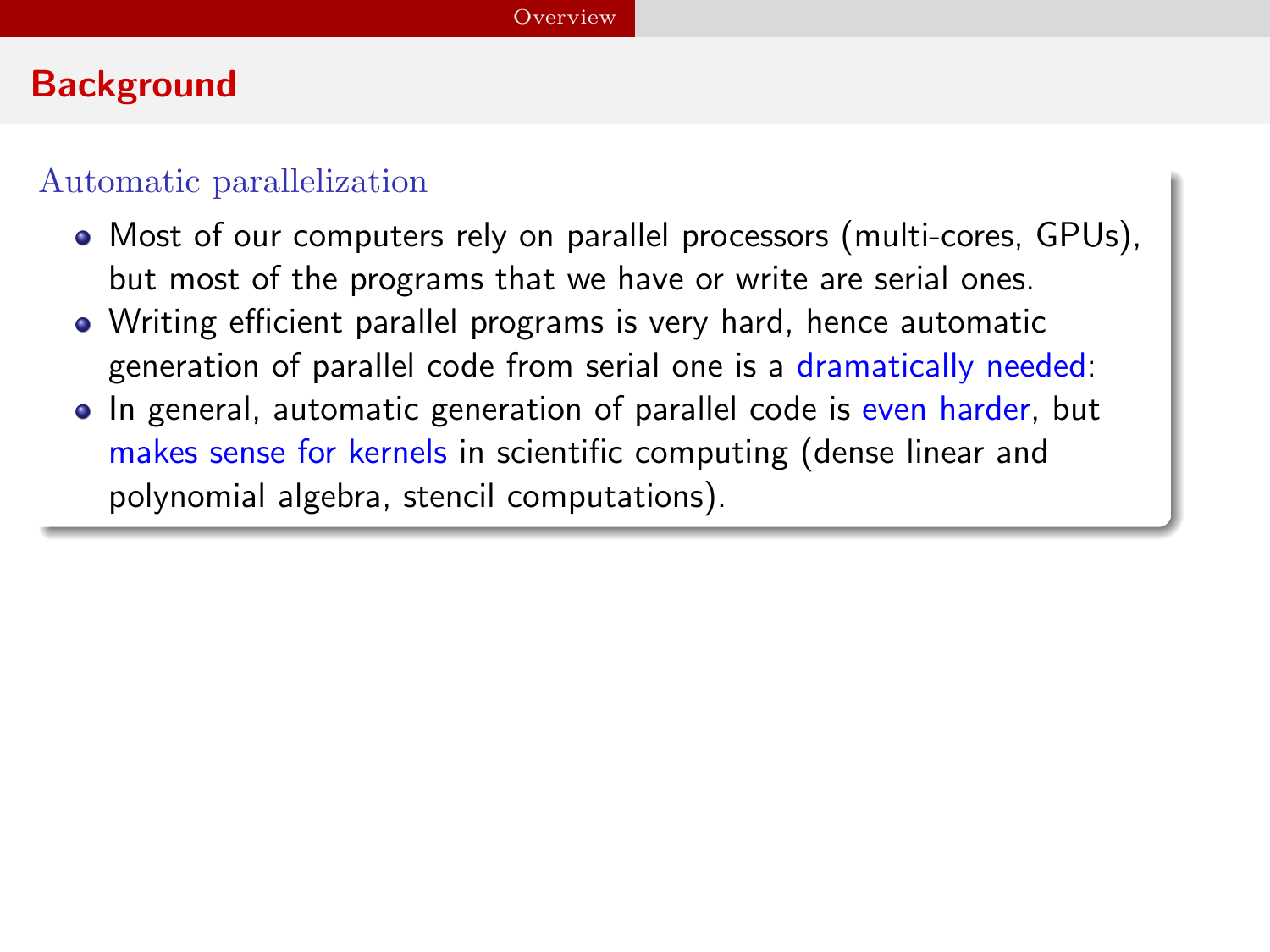# **Background**

#### Automatic parallelization

- Most of our computers rely on parallel processors (multi-cores, GPUs), but most of the programs that we have or write are serial ones.
- Writing efficient parallel programs is very hard, hence automatic generation of parallel code from serial one is a dramatically needed:
- In general, automatic generation of parallel code is even harder, but makes sense for kernels in scientific computing (dense linear and polynomial algebra, stencil computations).

## From C to CUDA

- In automatic generation of GPU code from C code, it is desirable that the generated GPU code depends on parameters (thread-block size, memory sizez, etc.) so as to improve portability and efficiency.
- Standard techniques (like the polyhedron model) rely on solving systems of linear equations and inequalities.
- <span id="page-3-0"></span>• However, parametric programs (say, in CUDA) introduce non linear expressions requiring polynomial system solvers, in particular QE tools.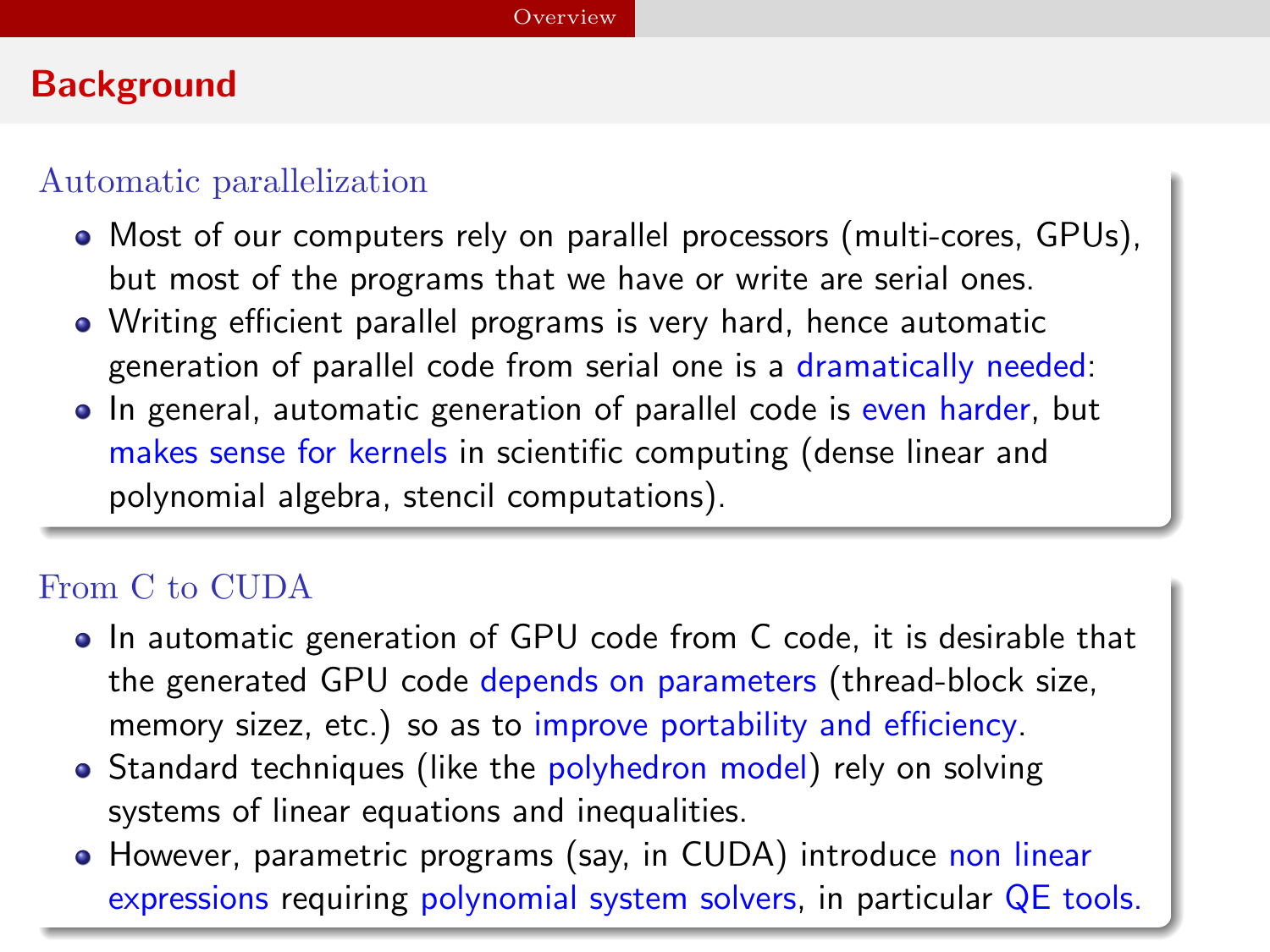#### [Overview](#page-4-0)

# Our work

- <sup>1</sup> We illustrate the need of CUDA programs (more precisely, kernels) that depend on program parameters and machine parameters.
- 2 We show that techniques from symbolic computation can effectively handle the necessary algebraic computations (i.e. quantifier elimination).
- **3** We report on a preliminary implementation of a generator of *parametric* CUDA kernels from input METAFORK programs.
- **4** Experimental results show the benefits of generating parametric CUDA kernels.
- <span id="page-4-0"></span>**•** Our work relies on two of our other projects: the RegularChains library in MAPLE and the METAFORK compilation framework.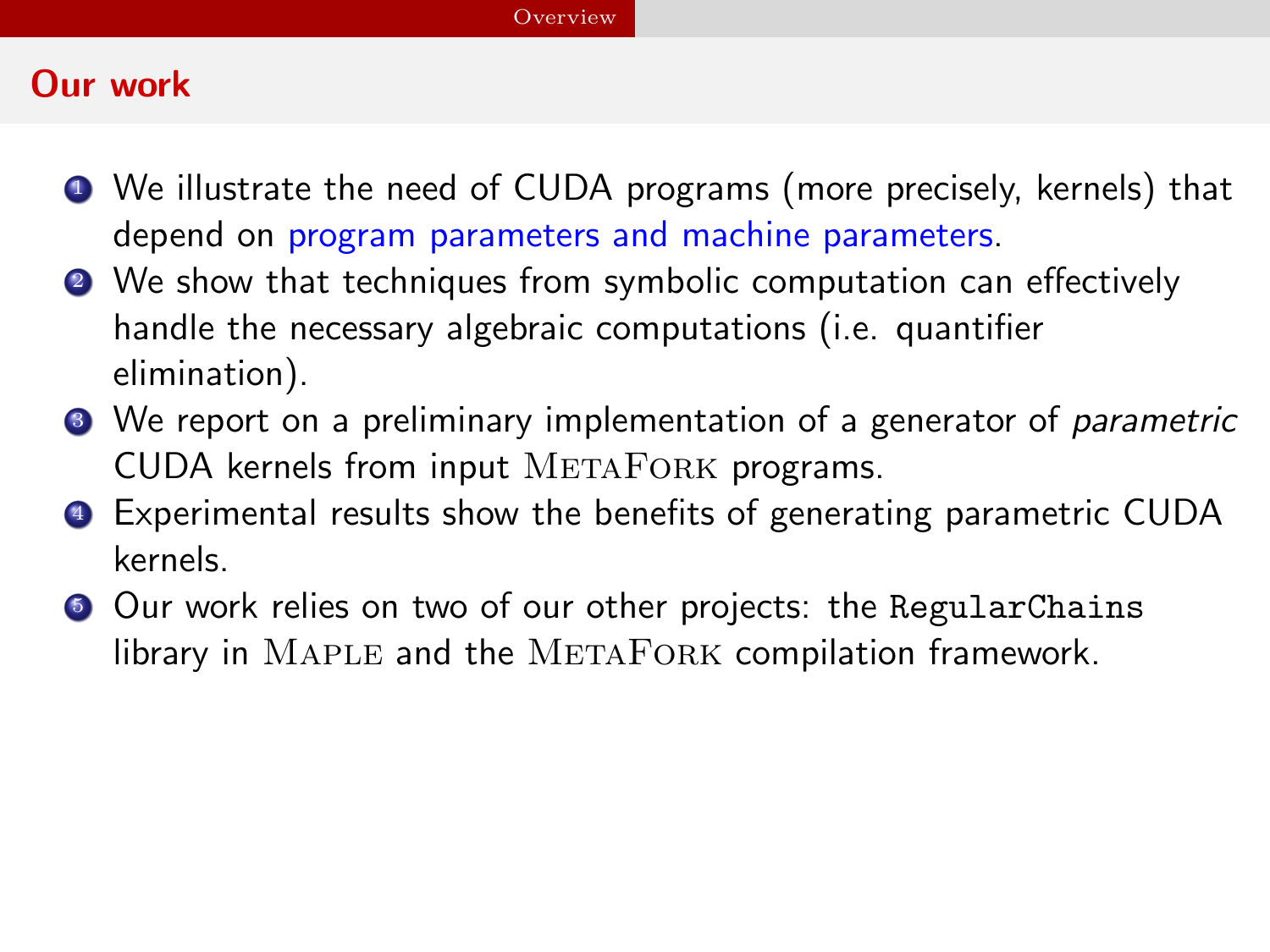#### A complete example: Jacobi

```
int ub v = (N - 2) / B;
```

```
for (int t = 0; t < T; ++t) {
  for (int i = 1; i < N-1; ++i)
    b[i] = (a[i-1]+a[i]+a[i+1]/3;
  for (int i = 1; i < N-1; ++i)
    a[i] = b[i];
}
        Original C code.
                                       meta_schedule {
                                         for (int t = 0; t < T; ++t) {
                                          meta for (int v = 0; v < ub v; v++) {
                                            meta for (int u = 0; u < B; u^{++}) {
                                                 int p = v * B + u + 1;
                                                 int y = p - 1;
                                                 int z = p + 1;
                                                 b [ p ] = (a [ y ] + a [ p ] + a [ z ]) / 3;}
                                            }
                                          meta for (int v = 0; v < ub v; v++) {
                                           meta for (int u = 0; u < B; u^{++}) {
                                                 int w = v * B + u + 1;
                                                a \times b = b \times 1:
                                               }
                                            }
                                         }
                                       }
```
METAFORK code obtained via quantifier elimination.

<span id="page-5-0"></span>In generating CUDA code from C, we use METAFORK as an intermediate language.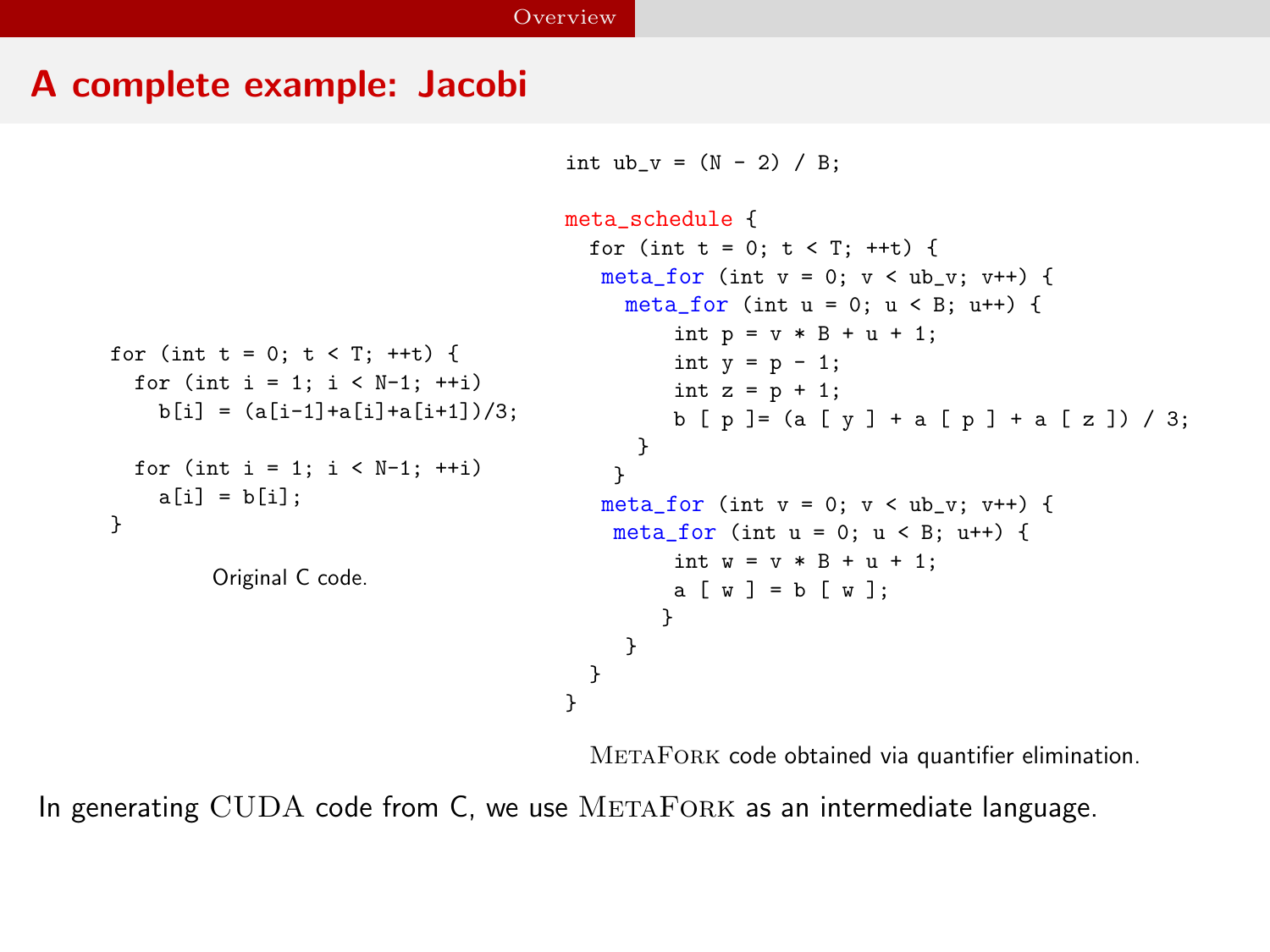{

<span id="page-6-0"></span>}

#### A complete example: Jacobi

int \*dev\_a;

```
int *dev_b;
cudaCheckReturn(cudaMalloc((void **) &dev_a, (N) * sizeof(int)));
cudaCheckReturn(cudaMalloc((void **) &dev_b, (N) * sizeof(int)));
#define floord(n,d) (((n)<0) ? -((-(n)+(d)-1)/(d)) : (n)/(d))
{
if (N \geq 1) {
   cudaCheckReturn(cudaMemcpy(dev_a, a, (N) * sizeof(int),
                                 cudaMemcpyHostToDevice));
   cudaCheckReturn(cudaMemcpy(dev_b, b, (N) * sizeof(int),
                                 cudaMemcpyHostToDevice));
 }
for (int c0 = 0; c0 < T; c0 += 1) {
   {
    dim3 k0_dimBlock(B);
     dim3 k0 dimGrid(ub v \le 32767 ? ub v : 32768);
    kernel0 <<<k0 dimGrid, k0 dimBlock, (B+2)*sizeof(int)>>>
                           (dev_a, dev_b, N, T, ub_v, B, c0);
     cudaCheckKernel();
   }
   {
    dim3 k1_dimBlock(B);
    dim3 k1_dimGrid(ub_v <= 32767 ? ub_v : 32768);
    kernel1 <<<k1 dimGrid, k1 dimBlock, (B)*sizeof(int)>>>
                          (dev_a, dev_b, N, T, ub_v, B, c0);
     cudaCheckKernel();
  }
 }
if (N >= 1) {
   cudaCheckReturn(cudaMemcpy(a, dev_a, (N) * sizeof(int),
                                 cudaMemcpyDeviceToHost));
   cudaCheckReturn(cudaMemcpy(b, dev_b, (N) * sizeof(int),
                                 cudaMemcpyDeviceToHost));
}
}
cudaCheckReturn(cudaFree(dev_a));
cudaCheckReturn(cudaFree(dev_b));
                  }
```

```
#include "jacobi kernel.hu"
__global__ void kernel0(int *a, int *b, int N,
              int T, int ub_v, int B, int c0)
   int b0 = blockIdx.x;
   int t0 = threadIdx.x;
   int private_p;
   int private_y;
   int private_z;
   extern shared int shared af 1:
   #define floord(n,d) (((n)<0) ? -((-(n)+(d)-1)/(d)) : (n)/(d))
   for (int c1 = b0; c1 < ub_v; c1 += 32768) {
       if (It0) fshared_a [ (B) ] = a [ (c1 + 1) * (B) ];
       shared a \lceil (B) + 1 \rceil = a \lceil (c1 + 1) * (B) + 1 \rceil;
     }
       if (N \ge 0 + (R) * c1 + 1)shared_a [ t0 ] = a [ t0 + (B) * c1 ];
     __syncthreads();
       private p = ((( (c1) * (B)) + (t0)) + 1);private_y = (private_p - 1);private_z = (private_p + 1);b [ private_p ] = (((shared_a [ private_y - (B) * c1 ] +shared_a [ private_p - (B) * c1 ] ) +shared a \lceil private z - (B) * c1 1 / 3);
     __syncthreads();
   }
```
CUDA kernel corresponding to the first loop nest.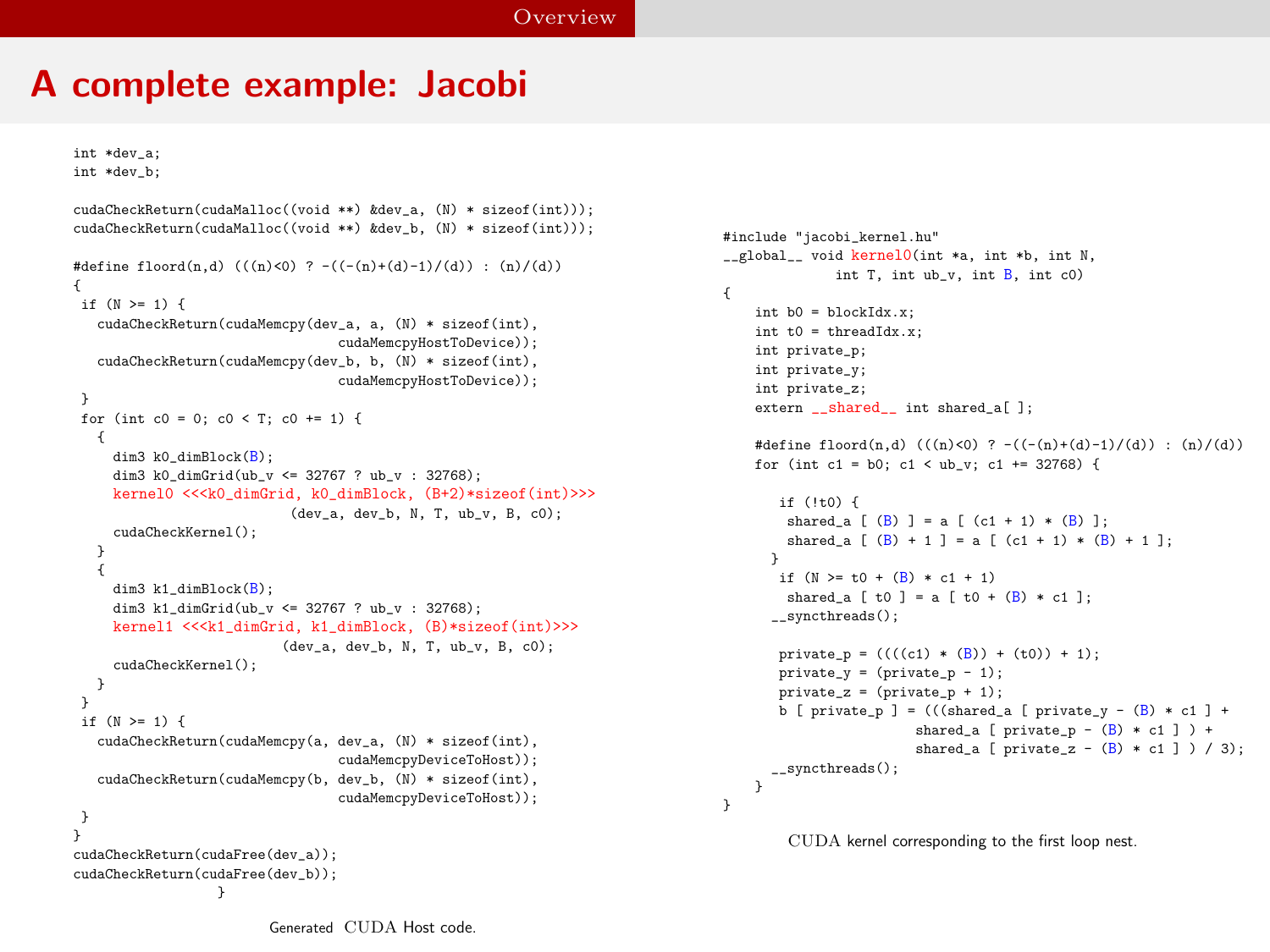## Plan



# 2 [Parametric CUDA kernels](#page-7-0)

3 [Generating Parametric CUDA kernels](#page-18-0)

### [Experimentation](#page-22-0)

<span id="page-7-0"></span>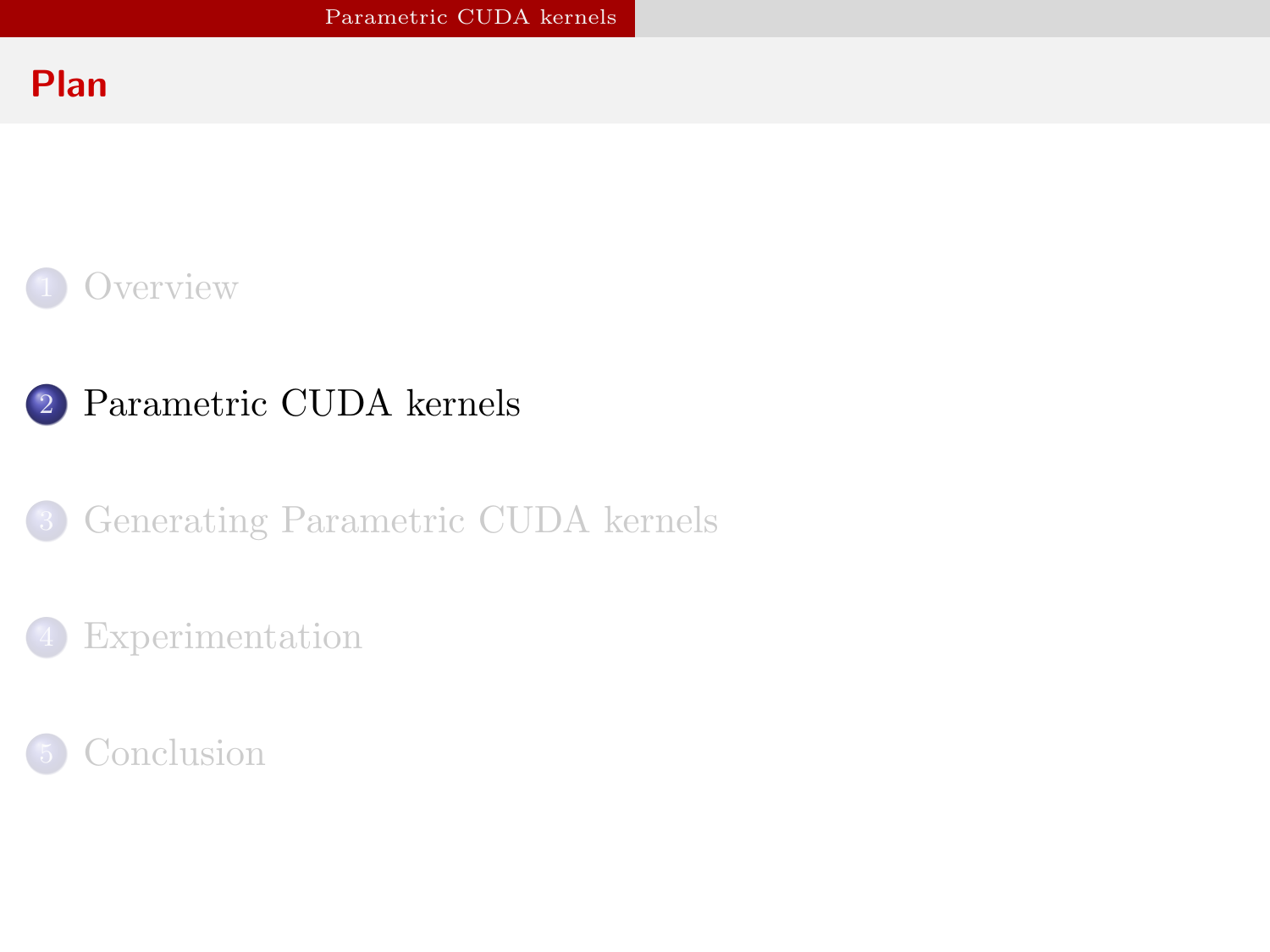# CUDA programs

#### CUDA kernels

- A CUDA kernel is an SIMT (single instruction, multiple data) code executed by all threads in a block and all blocks in a grid
- The format (i.e. number of dimensions and their sizes) of the thread-blocks and the grid are specified when the kernel is launched.
- Formats are part of the definition of the CUDA program and we call them program parameters.

```
__global__ void kernel0(int *a, int *b, int N, int T, int c0)
{
    int b0 = blockIdx.x;
    int t0 = threadIdx.x:
    #define floord(n,d) (((n)<0) ? -((-(n)+(d)-1)/(d)) : (n)/(d))
    for (int c1 = 32 * b0; c1 < N - 1; c1 += 1048576)
      if (N \ge 0 + c1 + 2 \& t0 + c1 \ge 1)b[t0 + c1] = (((a[t0 + c1 - 1] + a[t0 + c1]) + a[t0 + c1 + 1]) / 3);}
```
<span id="page-8-0"></span>Above is a (non-parametric) version of the 1D Jacobi kernel shown before. In the host code, grid and thread-blocks are 1D with 32 threads per block.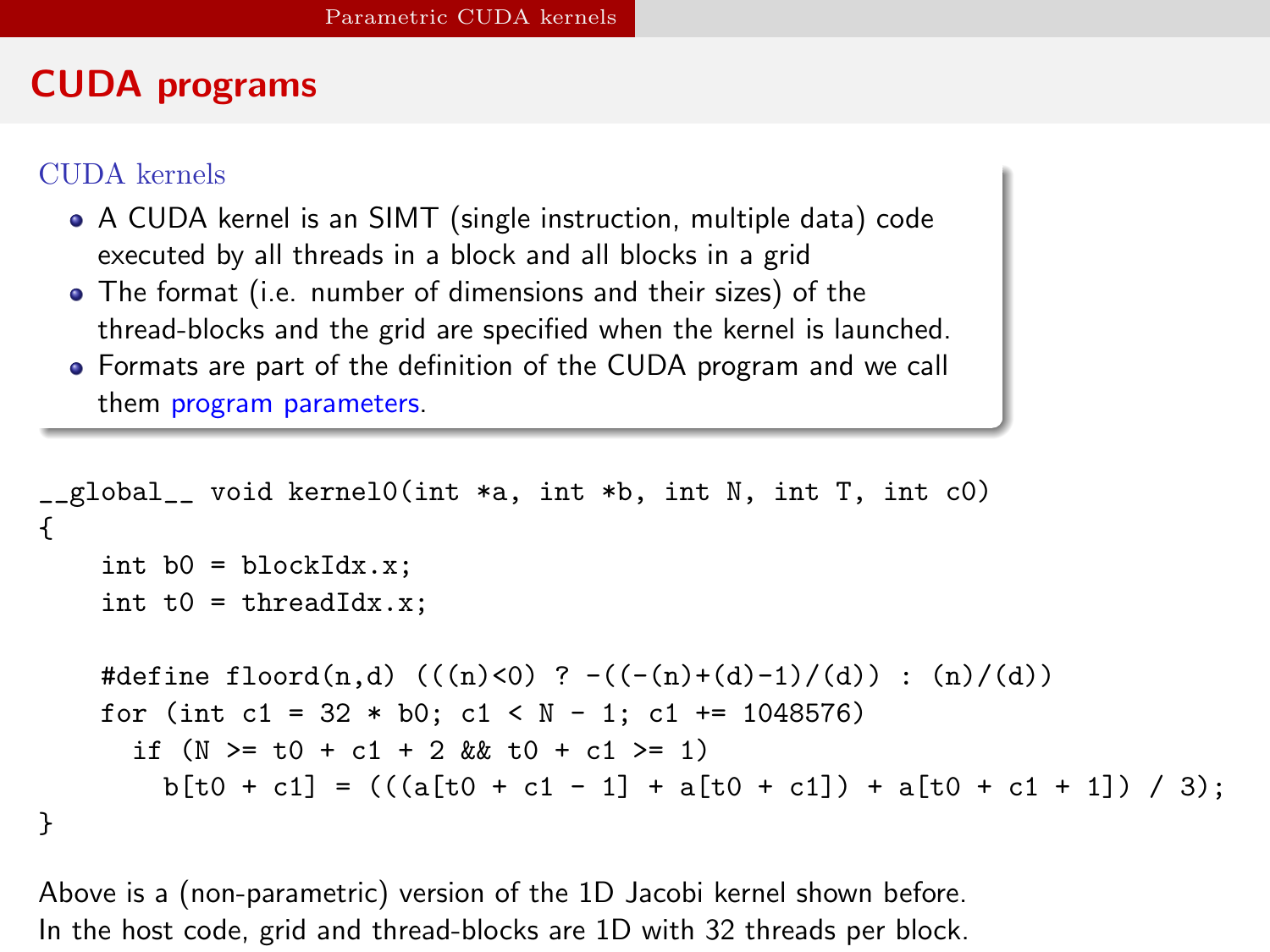# Performance of CUDA programs

#### Execution of a kernel

- All threads of a thread-block are executed logically in parallel by a streaming multi-processor (SM).
- In fact, an SM decomposes a thread-block into warps of (typically) 32 threads which are physically executed in parallel by the SM.
- <span id="page-9-0"></span>One SM may execute more than one thread-block concurrently. Of course, there are hardware limits on the number of thread-blocks, warps and threads that can be active on an SM.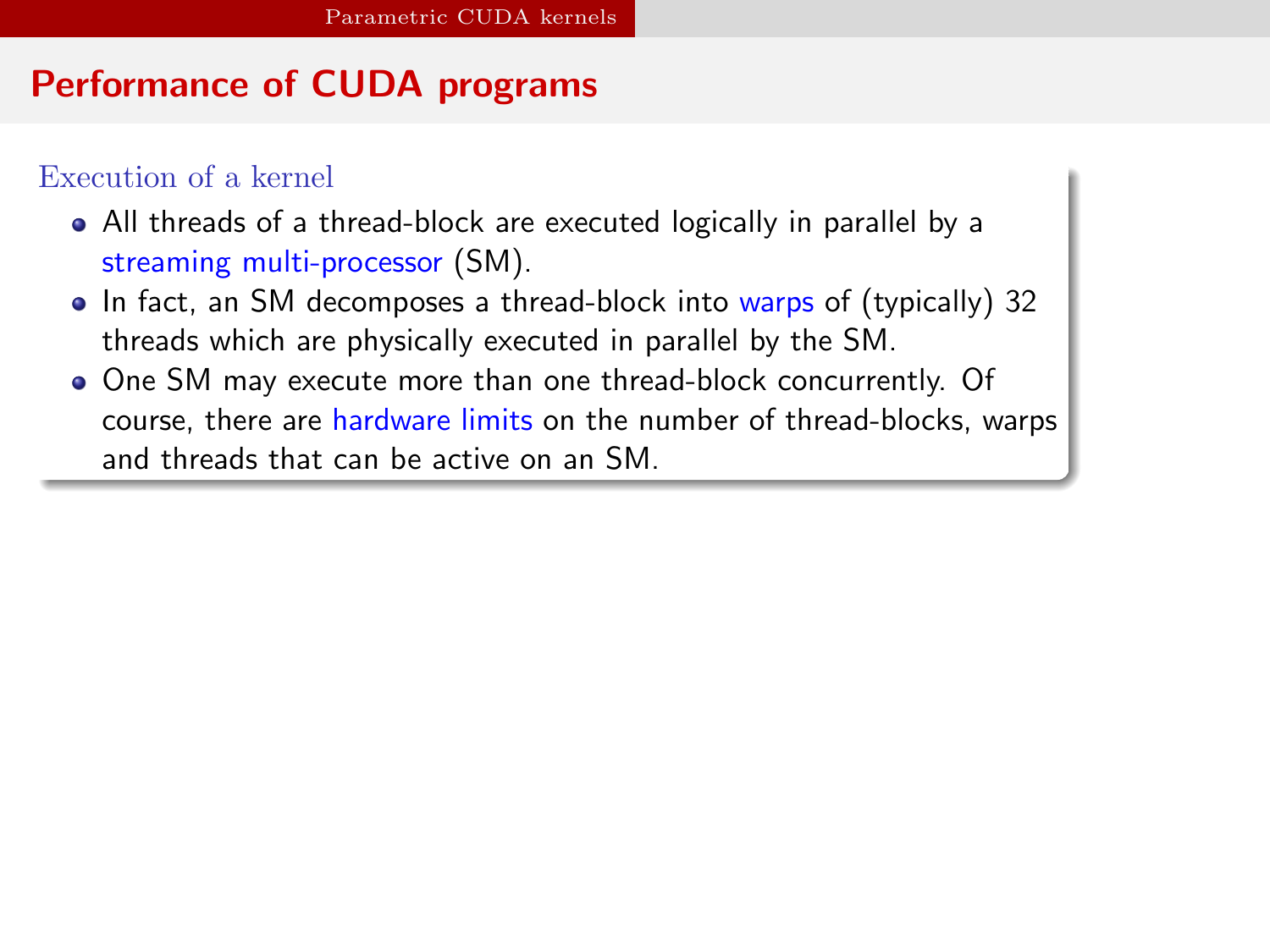# Performance of CUDA programs

#### Execution of a kernel

- All threads of a thread-block are executed logically in parallel by a streaming multi-processor (SM).
- In fact, an SM decomposes a thread-block into warps of (typically) 32 threads which are physically executed in parallel by the SM.
- One SM may execute more than one thread-block concurrently. Of course, there are hardware limits on the number of thread-blocks, warps and threads that can be active on an SM.

#### Several performance measures

- Total time spent in transfering data between the SMs and the main (i.e. global) memory of the GPU device
- Hardware occupancy, that is, the ratio of the number of active warps on an SM to the maximum number of warps
- Arithmetic intensity, that is, the number of arithmetic operations per second (to be compared to the hardware limit).
- <span id="page-10-0"></span>Effective memory bandwidth, that is, the number of bytes read or written from the global memory per second (to be coma-pared to the hardware limit).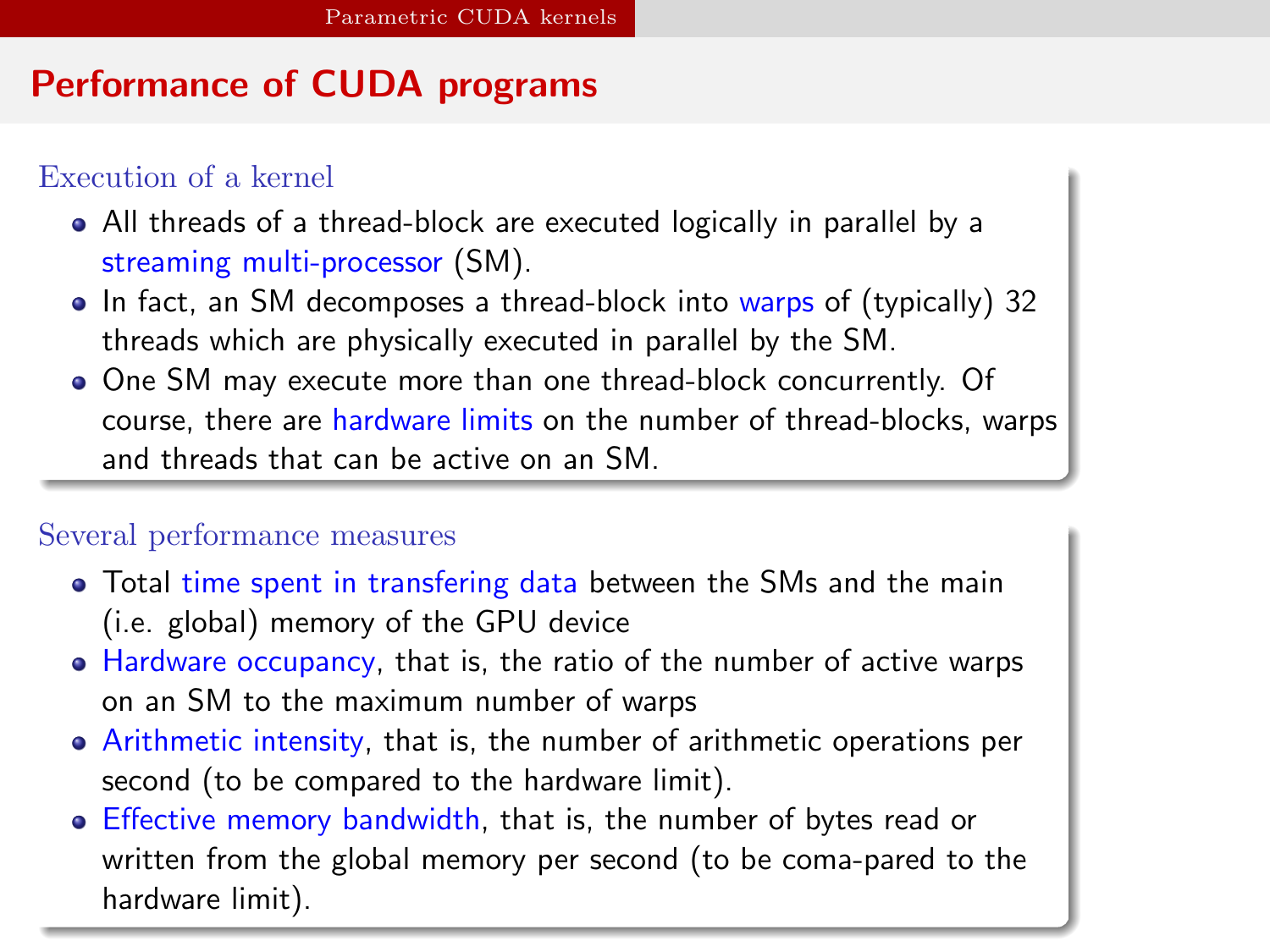### Program & hardware parameters and their relation to performance

#### Program & machine parameters

- GPU devices depend on hardware parameters: size of the memory of an SM, maximum number of registers per thread, memory latencies, etc.
- CUDA programs depend on program parameters (like formats) that specify how the work is distributed among threads and thread-blocks.
- Determining appropriate program parameters is essential for code organization and, even more, for code performance.
- <span id="page-11-0"></span>Experimentation shows that program parameters depend on data sizes and machine parameters, which may not be known at compile time.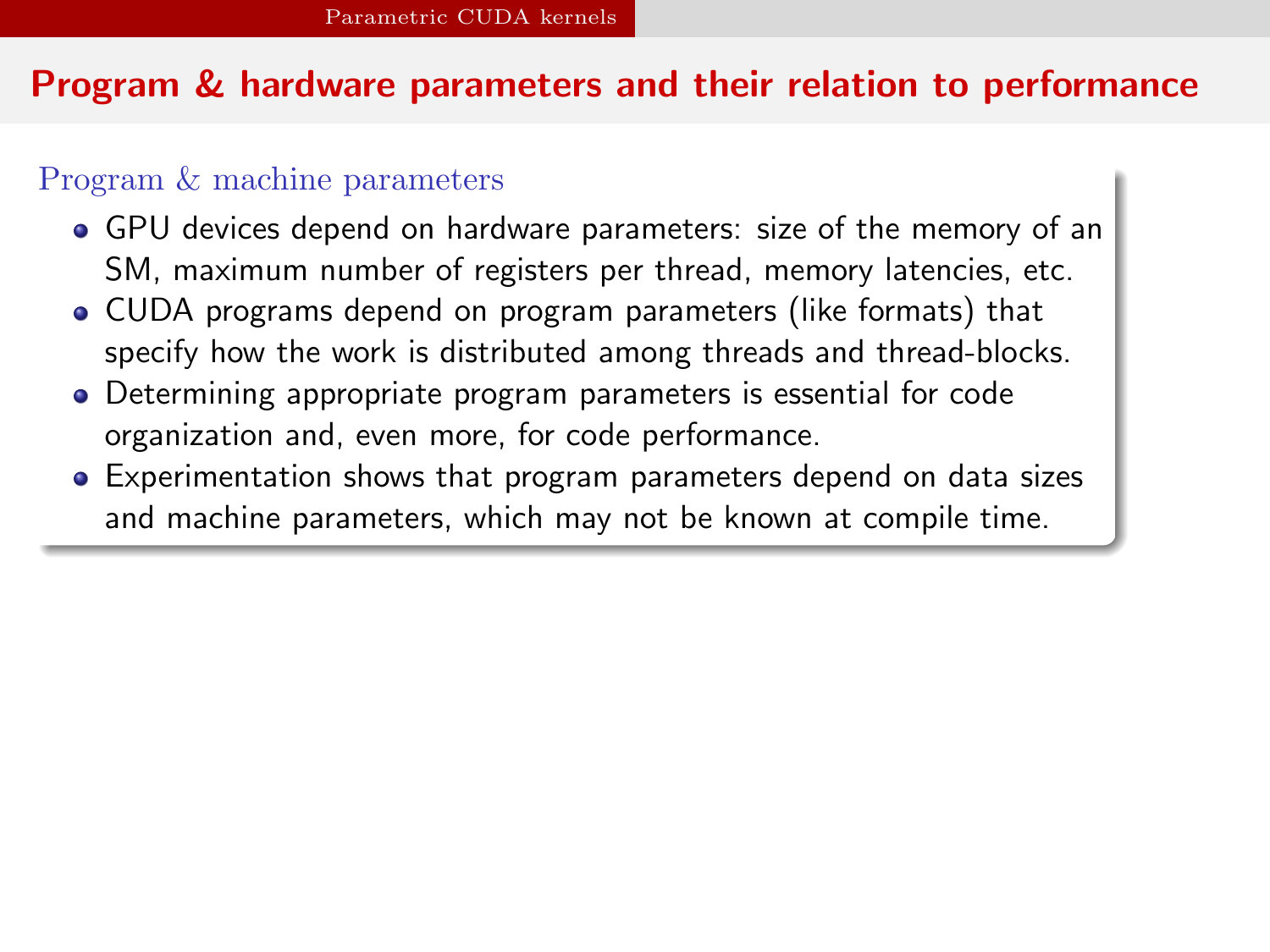## Program & hardware parameters and their relation to performance

#### Program & machine parameters

- GPU devices depend on hardware parameters: size of the memory of an SM, maximum number of registers per thread, memory latencies, etc.
- CUDA programs depend on program parameters (like formats) that specify how the work is distributed among threads and thread-blocks.
- Determining appropriate program parameters is essential for code organization and, even more, for code performance.
- Experimentation shows that program parameters depend on data sizes and machine parameters, which may not be known at compile time.

#### Code optimization techniques

- For a given GPU device, several standard recipes exist to increase one of the performance measures (hardware occupancy, etc.)
- One effective technique is to let the kernel code depend on a parameter like the number of coefficients computed by a thread in a simulation or stencil computation.
- <span id="page-12-0"></span>This strategy makes even more sense when the code is not targeting a specific GPU device, but a range thereof.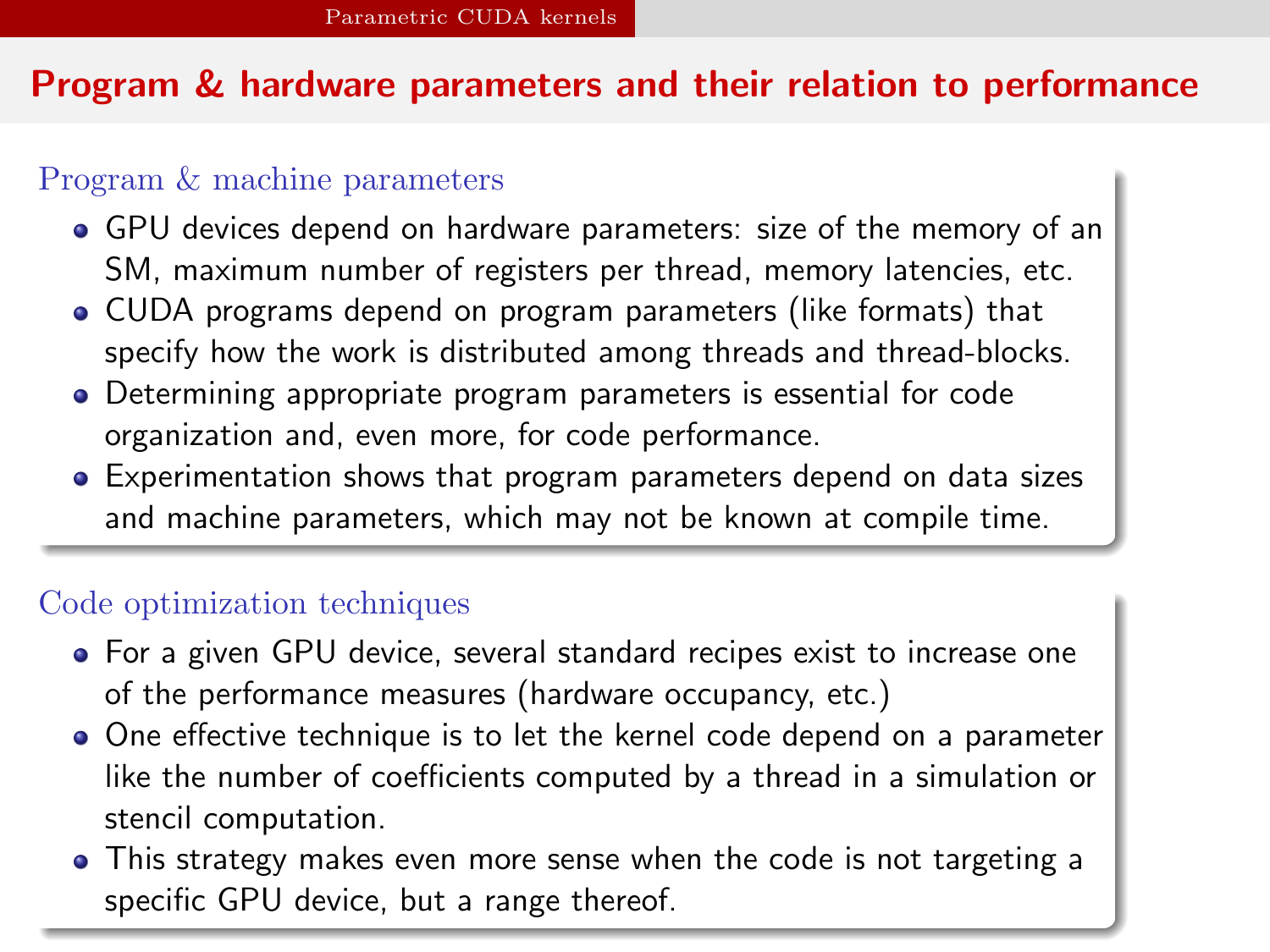# Parametric CUDA kernels: definition

#### Input

- A GPU device with hardware parameters like the size  $Z$  of the memory of an SM, the maximum number  $R$  of registers per threads, etc
- A for-loop nest where some of the outermost for-loops can be executed as parallel for-loops and the loop index ranges depend on parameters  $n, m, p, \ldots$  called data parameters.
- <span id="page-13-0"></span>• Program parameters  $k, \ell, \ldots$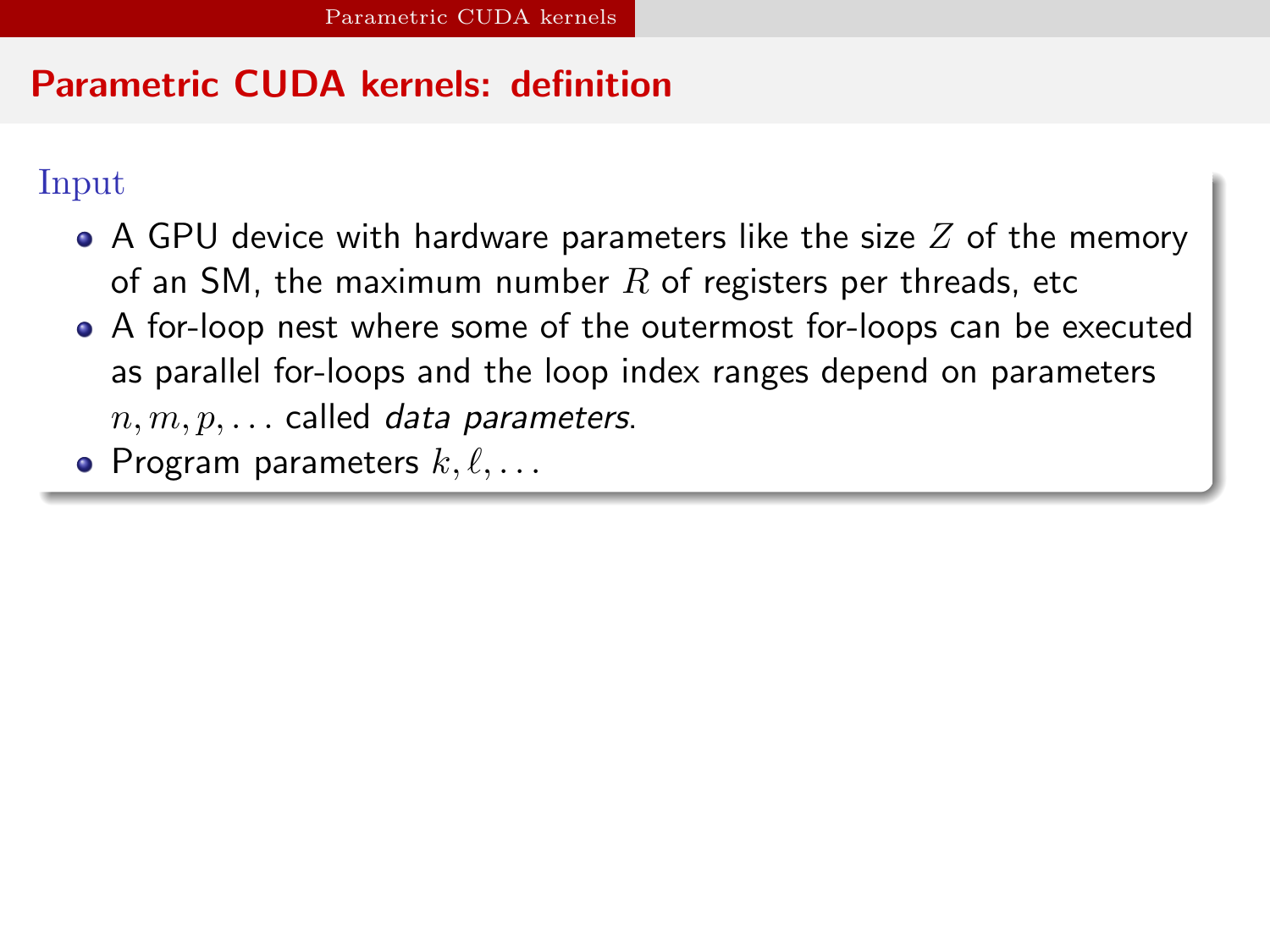# Parametric CUDA kernels: definition

#### Input

- $\bullet$  A GPU device with hardware parameters like the size  $Z$  of the memory of an SM, the maximum number  $R$  of registers per threads, etc
- A for-loop nest where some of the outermost for-loops can be executed as parallel for-loops and the loop index ranges depend on parameters  $n, m, p, \ldots$  called data parameters.
- Program parameters  $k, \ell, \ldots$

# Output

- <span id="page-14-0"></span>• Pairs  $(C_1, K_1), \ldots, (C_e, K_e)$  where each of  $C_1, \ldots, C_e$  is a system of constraints (equations and inequalities) on  $Z, R, \ldots, n, m, p, \ldots$  $k, \ell, \ldots$  and each of  $K_1, \ldots, K_e$  is an SIMT code such that
	- **1** for each  $i = 1 \cdots e$ , for each value of  $(Z, R, \ldots, n, m, p, \ldots, k, \ell, \ldots)$ satisfying  $C_i$ , the kernel executes correctly on the specified GPU device;
	- **2** for each value of  $n, m, p, \ldots$  that make the loop nest execute correctly, there exists  $1 \leq i \leq e$  and values of  $k, \ell, \ldots$  such that  $(Z, R, \ldots, n, m, \ell)$  $p, \ldots, k, \ell$  satisfy  $C_i$  and  $K_i$  produces the same output as the loop-nest.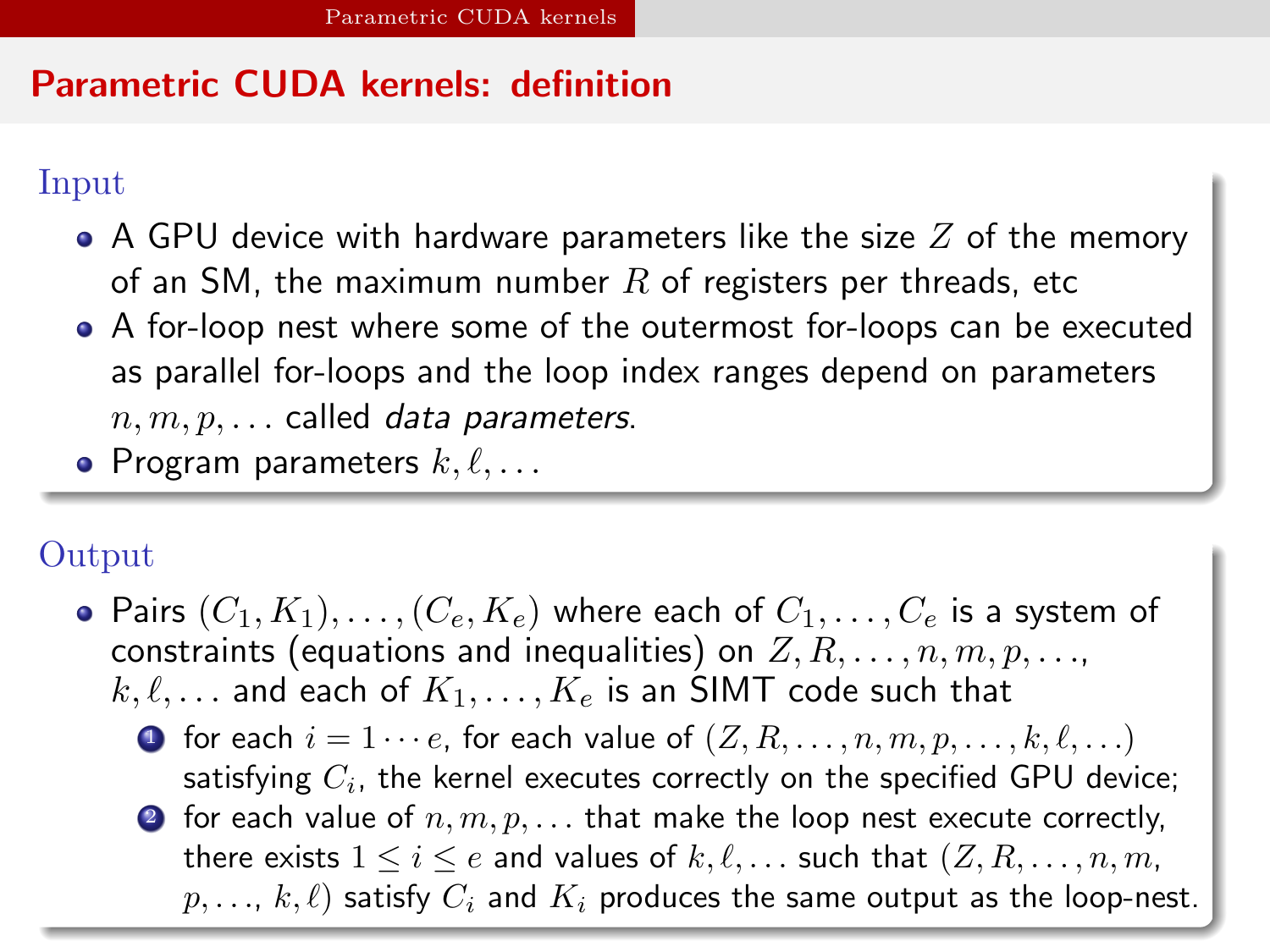### Parametric CUDA kernels: toy example

- Hardware parameters: maximum number  $R$  of registers per threads, maximum number  $T$  of threads per thread-block, all other hardware limits being ignored.
- Program parameter:  $B$  the number of threads per thread-block.
- $\bullet$  For loop best with one parameter  $N$ : for (int i=0; i<N; i++)  $a[i] = b[i] + c[i]$ :
- The parametric kernel code consists of  $(C1, K1), (C2, K2)$  where:

$$
C1: \left\{ \begin{array}{l} B \leq T \\ R \leq 8 \end{array} \right.
$$
 
$$
C2: \left\{ \begin{array}{l} B \leq T \\ R > 8 \end{array} \right.
$$

```
__global__ void K1(int *a, int *b, int *c,
                              int N, int B)
{
     int i = blockIdx.x * B + threadIdx.x;if (i < N)a[i] = b[i] + c[i];}
K1 \leq K(N/R, B>> (a, b, c, N, B)__global__ void K2(int *a, int *b, int *c,
                                                                                     int halfN, int B)
                                                          {
                                                                int i = blockIdx.x * B + threadIdx.x;
                                                                int i = i + halfN:
                                                               if (i < halfN)
                                                                   a[i] = b[i] + c[i];a[i] = b[i] + c[i];}
                                                          halfN = N/2;K2 <<<halfN/B, B>>> (a,b,c,halfN/B,B)
```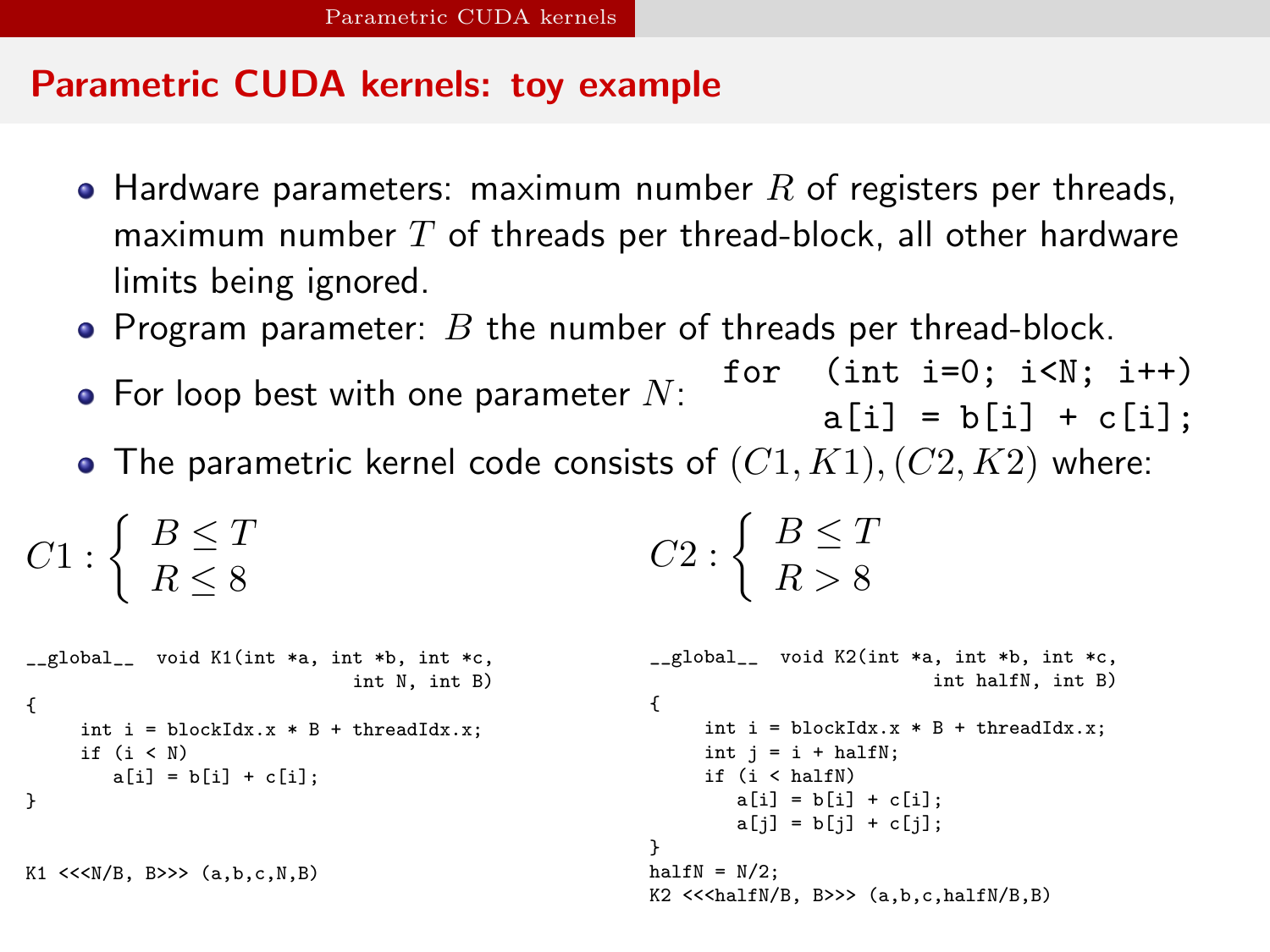# Parametric CUDA kernels: remarks

# Advantages

- Hardware parameters do not need to be known at kernel code generation time.
- Once the kernel code is installed on the targeted hardware, hardware parameters are known and the kernel code is specialized at those values.
- Then, program parameters can be determined by auto-tuning techniques so as to optimize code performance.
- <span id="page-16-0"></span> $\bullet$  Of course, the selected kernel code  $K_i$  and the corresponding constraint system  $C_i$  narrow the search.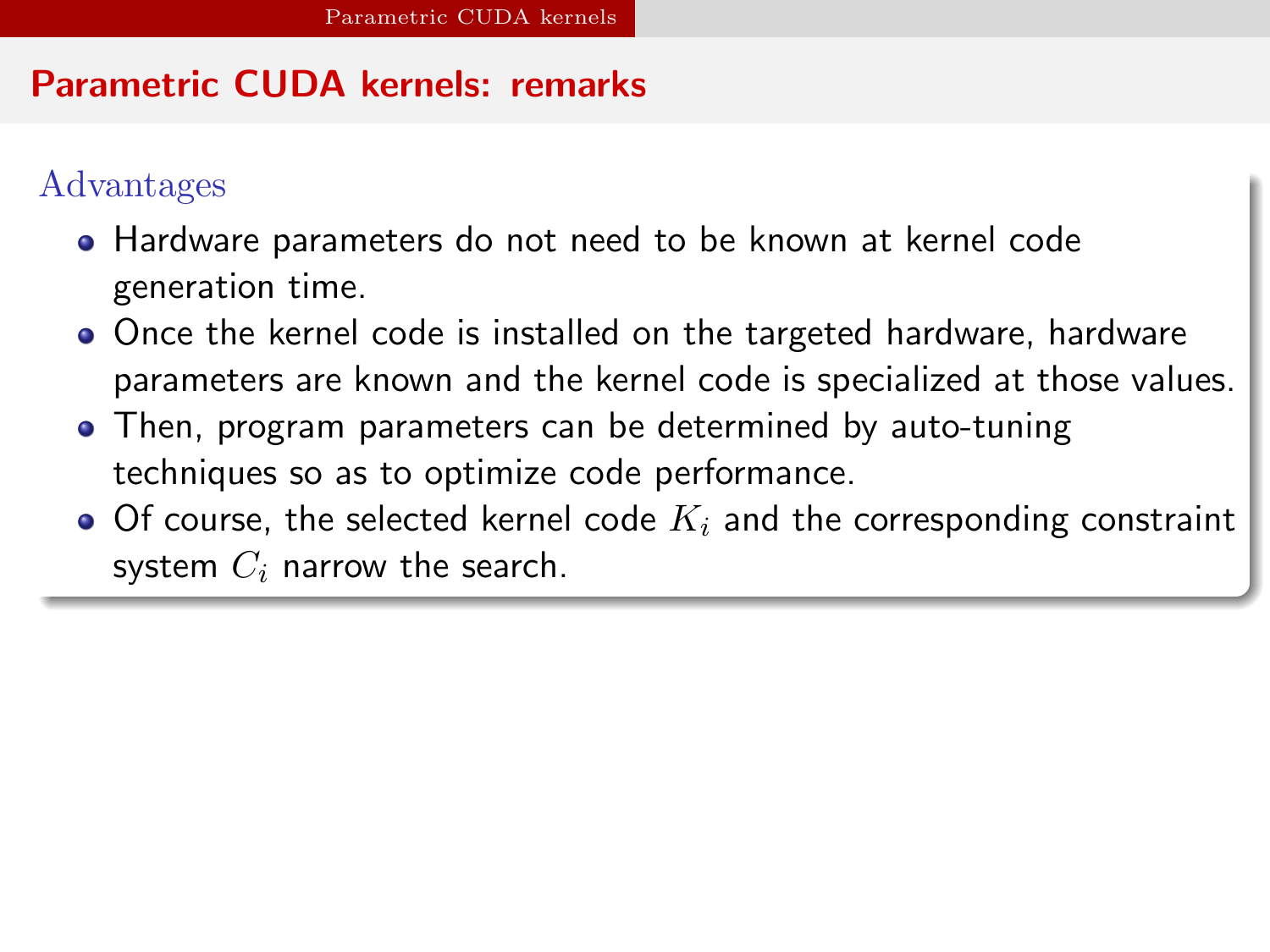# Parametric CUDA kernels: remarks

# Advantages

- Hardware parameters do not need to be known at kernel code generation time.
- Once the kernel code is installed on the targeted hardware, hardware parameters are known and the kernel code is specialized at those values.
- Then, program parameters can be determined by auto-tuning techniques so as to optimize code performance.
- $\bullet$  Of course, the selected kernel code  $K_i$  and the corresponding constraint system  $C_i$  narrow the search.

## Main challenges

- Choosing which quantity can be a program parameter is a programer decision; typical choice: thread-block formats
- <span id="page-17-0"></span>Generating the parametric kernel codes from the loop nest requires non-linear equation handling more precisely: quantifier elimination.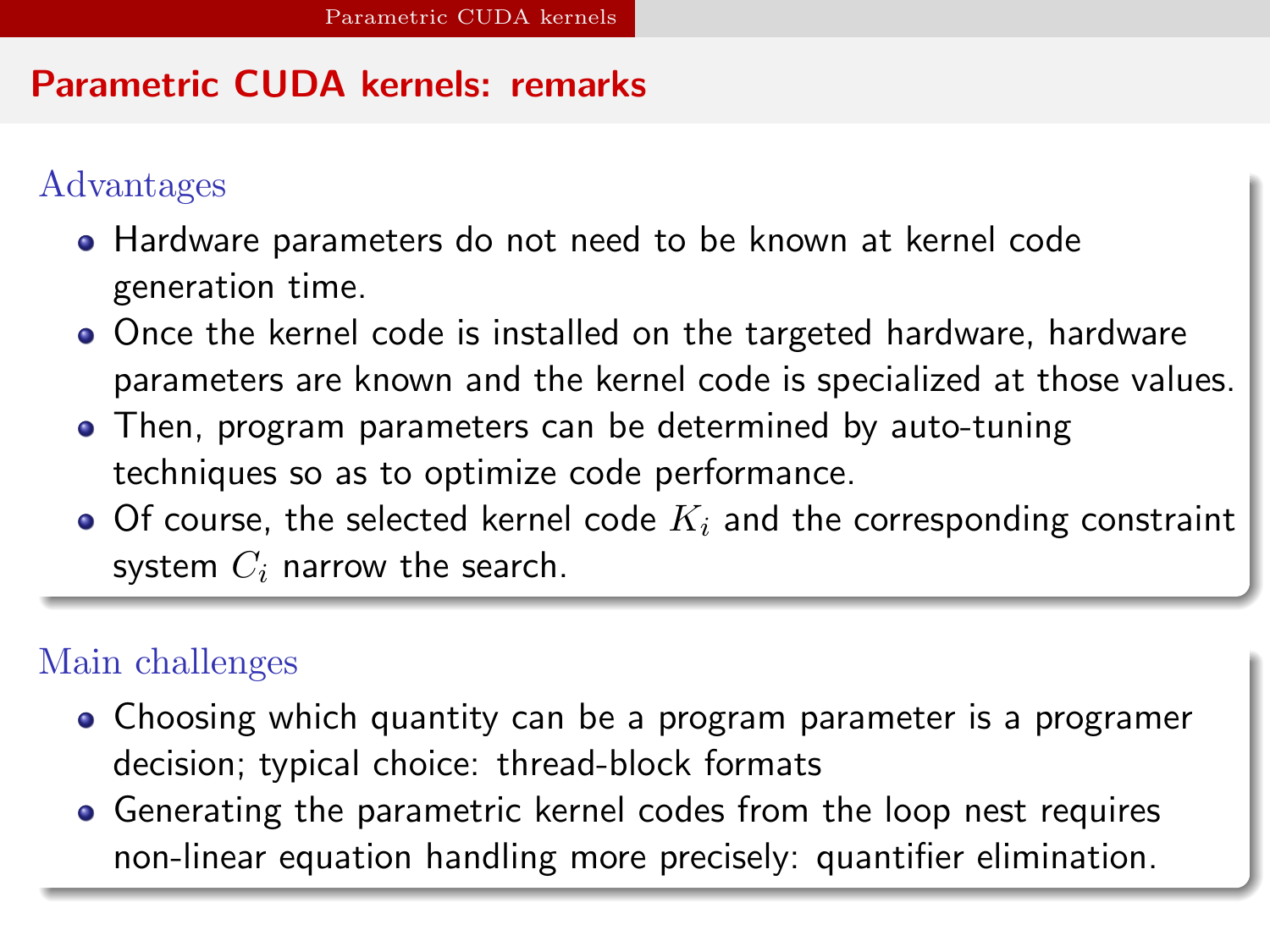### Plan





# 3 [Generating Parametric CUDA kernels](#page-18-0)

### **[Experimentation](#page-22-0)**

<span id="page-18-0"></span>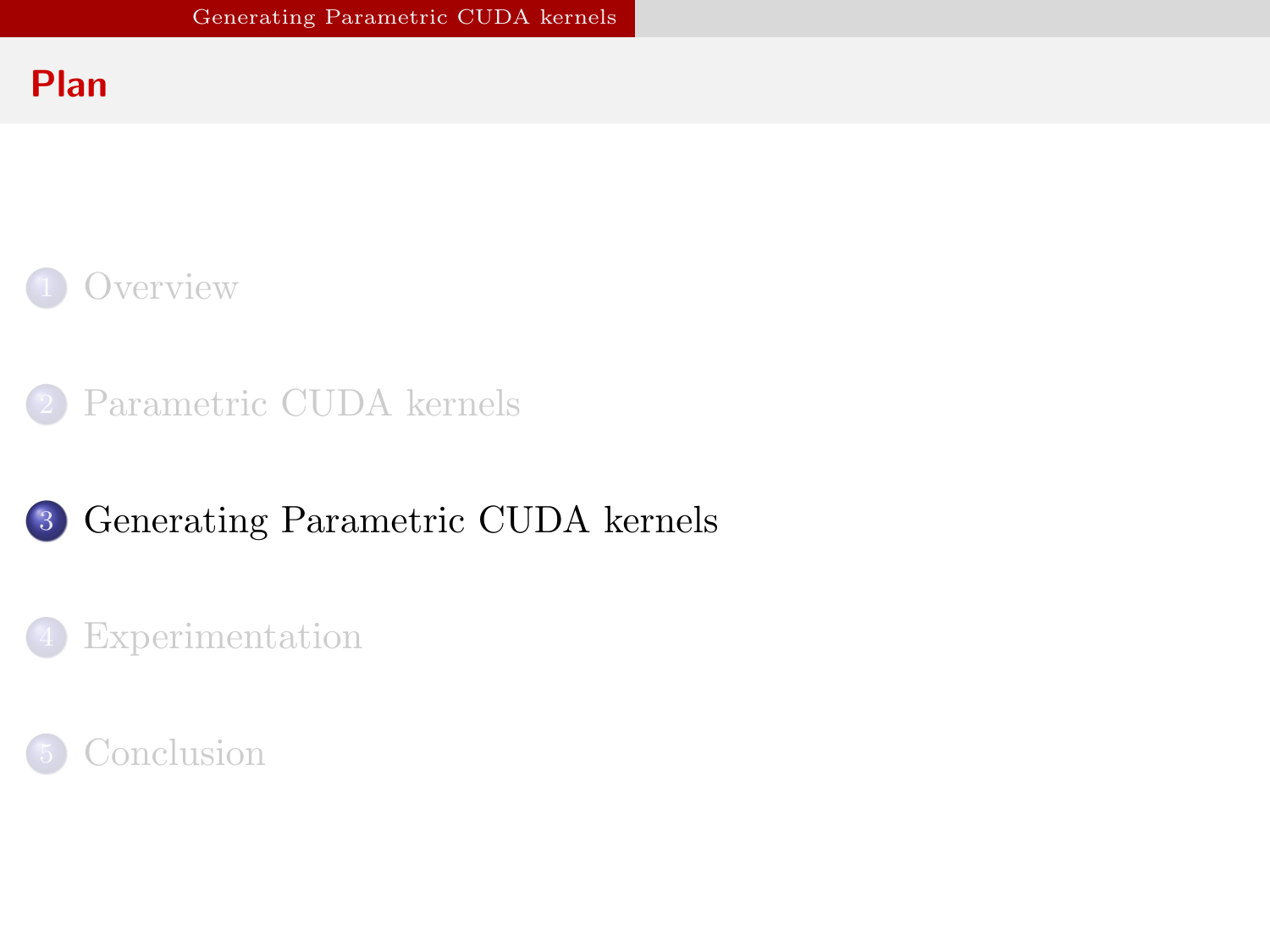# Automatic parallelization: plain multiplication



Dependence analysis suggests to set  $t(i, j) = n - j$  and  $p(i, j) = i + j$ .

Asynchronous parallel dense univariate polynomial multiplication

<span id="page-19-0"></span>
$$
\begin{array}{ll}\n\text{parallel\_for (p=0; p<=2*n; p++)}\n\text{c [ p ] = 0;} \\
\text{for (t=max(0, n-p); t<= min(n, 2*n-p); t++)}\n& C [ p ] = C [ p ] \\
&+ A [ t+p-n ] * B [ n-t ] ;\n\end{array}
$$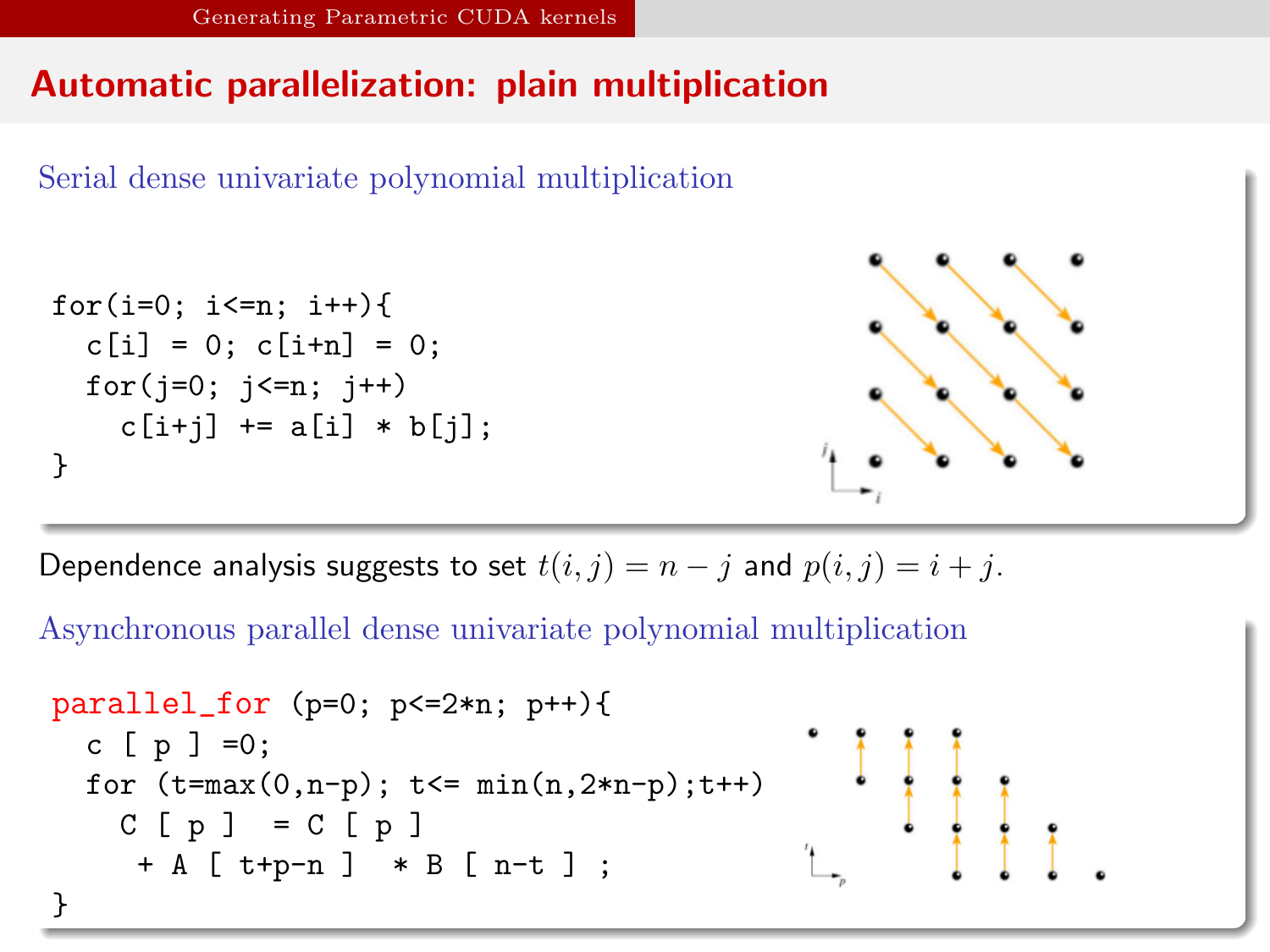# Generating parametric code & use of tiling techniques (1/2)



#### Improving the parallelization

- The above generated code is not practical for multicore implementation: the number of processors is in  $\Theta(n)$ . (Not to mention poor locality!) and the work is unevenly distributed among the workers.
- $\bullet$  We group the virtual processors (or threads) into 1D blocks, each of size B. Each thread is known by its block number  $b$  and a local coordinate  $u$  in its block.
- Blocks represent good units of work which have good locality property.
- <span id="page-20-0"></span>• This yields the following constraints:  $0 \le u \le B$ ,  $p = bB + u$ .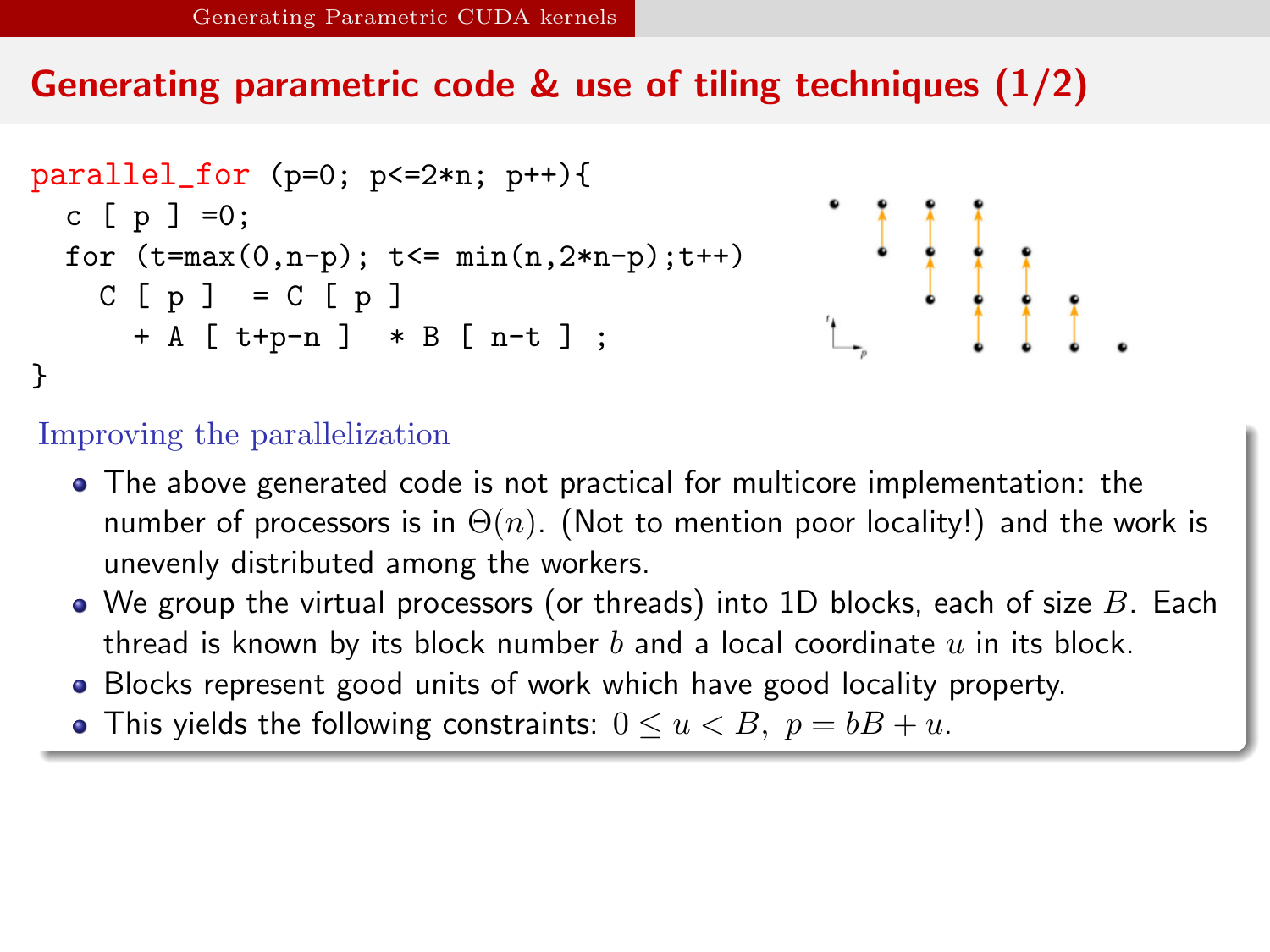# Generating parametric code: using tiles (2/2)

We apply RegularChains:-QuantifierElimination on the left system (in order to get rid off  $i, j$ ) leading to the relations on the right:

$$
\left\{\begin{array}{c} o < n \\ 0 \leq i \leq n \\ 0 \leq j \leq n \\ t = n - j \\ p = i + j \\ 0 \leq b \\ o \leq u < B \\ p = bB + u, \end{array}\right. \qquad \left\{\begin{array}{c} B > 0 \\ n > 0 \\ n > 0 \\ 0 \leq b \leq 2n/B \\ 0 \leq u < B \\ p = bB + u, \end{array}\right. \qquad (1)
$$

From where we derive the following program:

<span id="page-21-0"></span>for (p=0; p<=2\*n; p++) c [ p ] = 0; parallel\_for (b=0; b<= 2 n / B; b++) { parallel\_for (u=0; u<=min(B-1, 2\*n - B \* b); u++) { p = b \* B + u; for (t=max(0,n-p); t<=min(n,2\*n-p) ;t++) c [ p ] = c [ p ] + a [ t+p-n ] \* b [ n-t ]; } }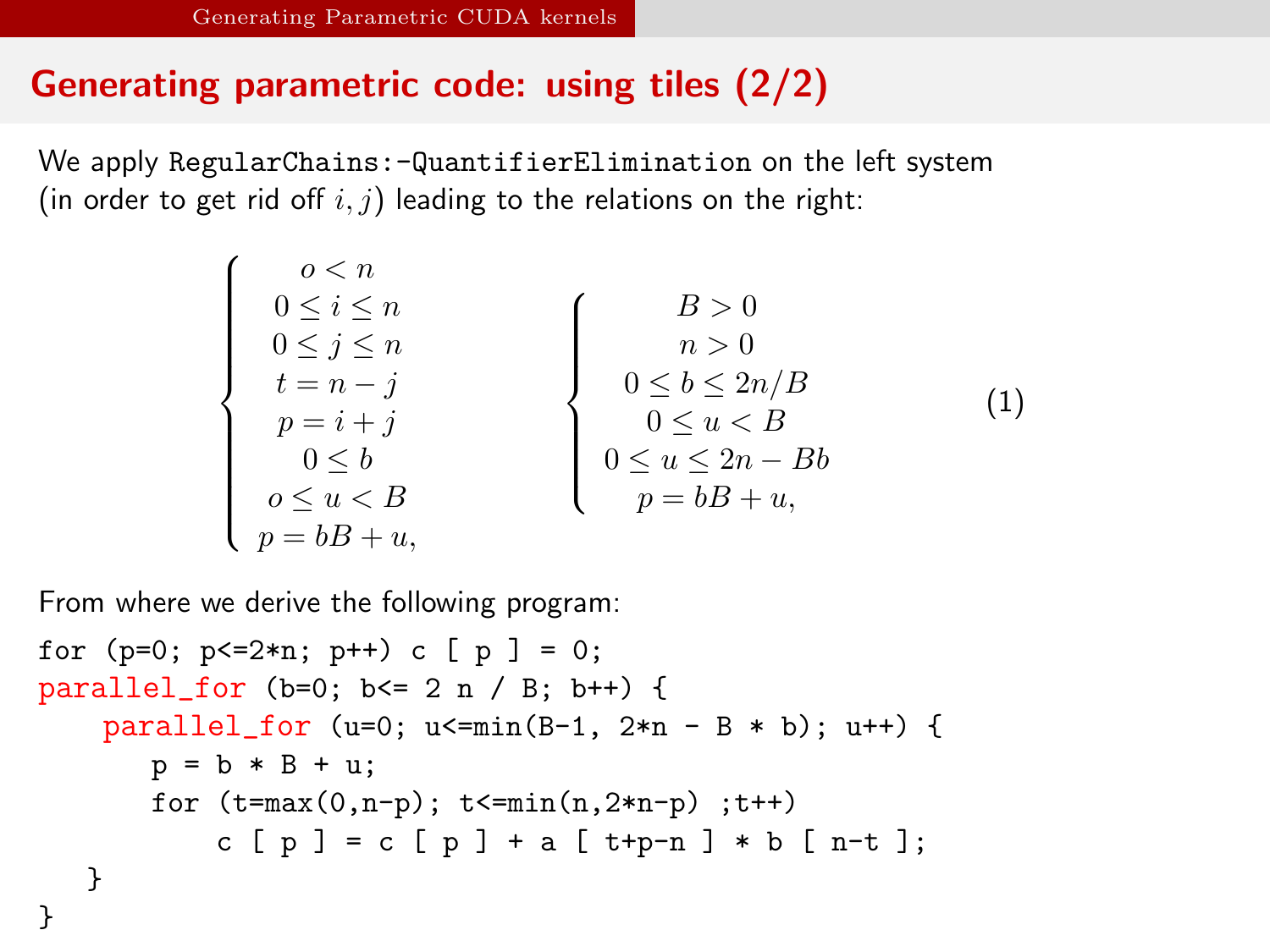# Plan



- [Parametric CUDA kernels](#page-7-0)
- 3 [Generating Parametric CUDA kernels](#page-18-0)

# 4 [Experimentation](#page-22-0)

<span id="page-22-0"></span>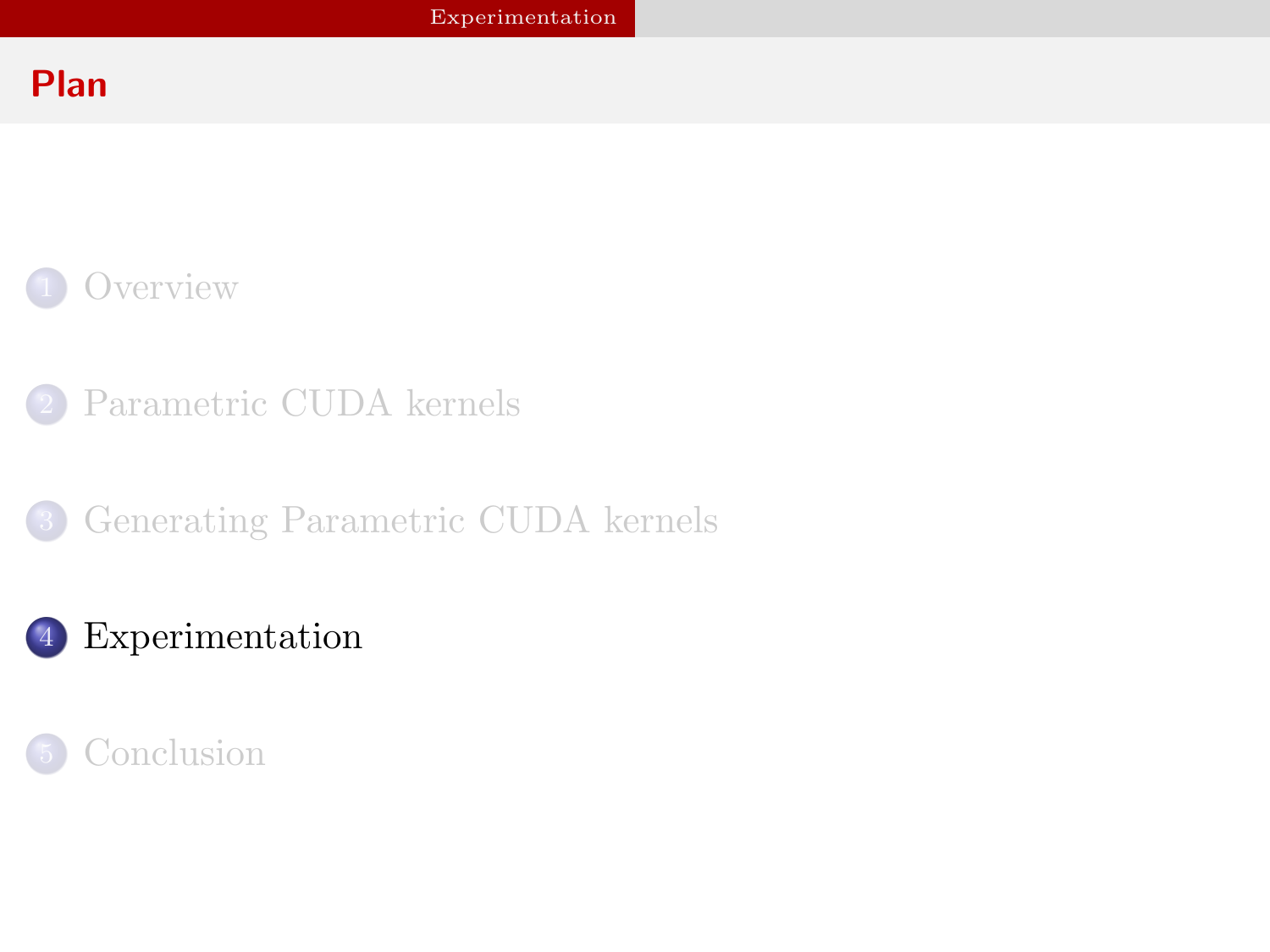# Preliminary implementation

- The Polyhedral Parallel Code Generator (PPCG) is a source-to-source framework performing C- to-CUDA automatic code generation. PPCG does not use parameters for the generated kernel code.
- Our MetaFork C-to-CUDA translator is based on PPCG. In fact, we are currently modifying the PPCG framework to take parameters into account. Hence, our implementation is preliminary.



<span id="page-23-0"></span>Figure : Components of METAFORK-to-CUDA generator of parametric code.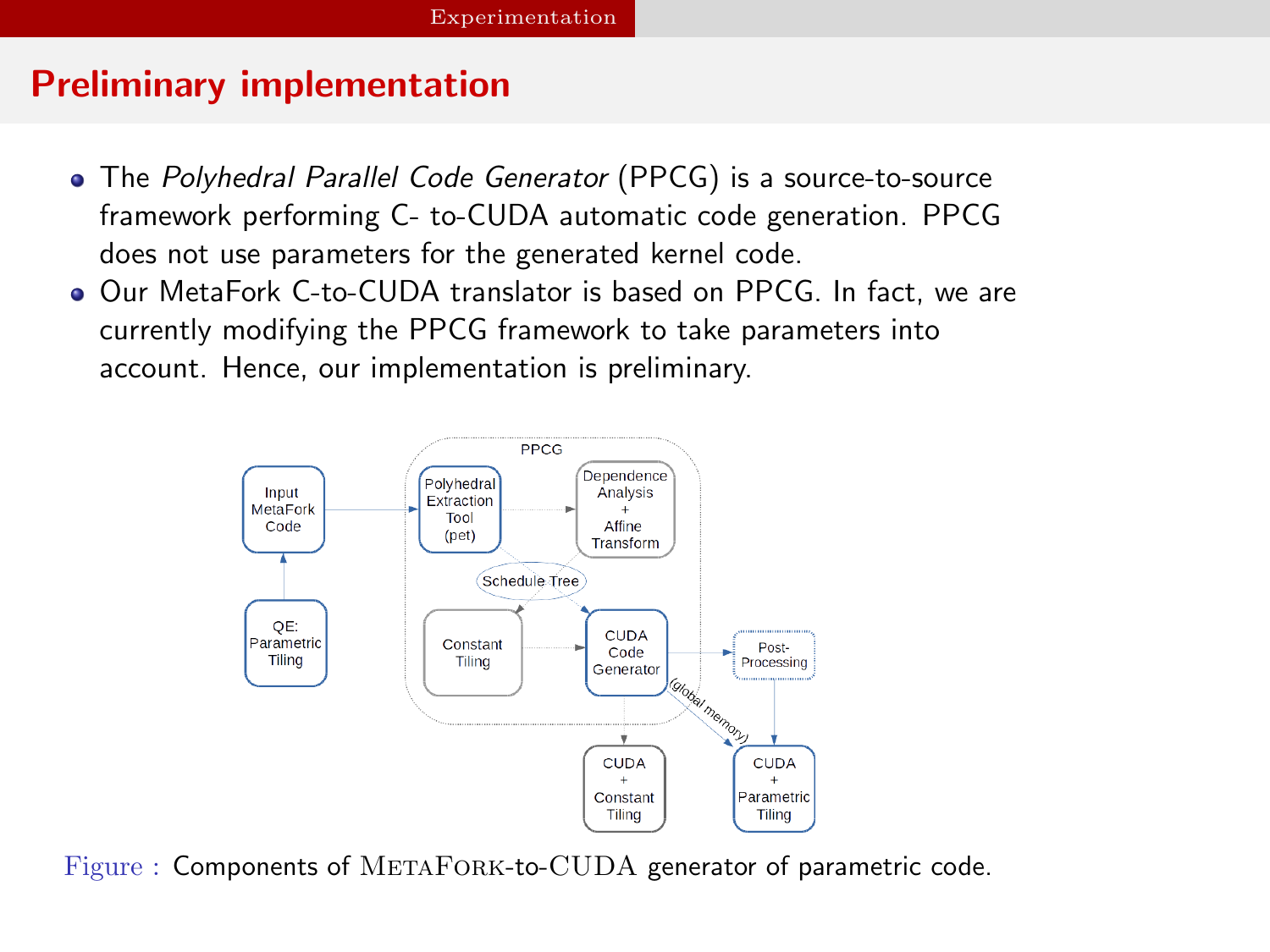# Reversing an array

| Speedup (kernel) | Input size |          |          |          |  |
|------------------|------------|----------|----------|----------|--|
| Block size       | $2^2$      | $2^{24}$ | $2^{25}$ | $2^{26}$ |  |
| PPCG             |            |          |          |          |  |
| 32               | 8.312      | 8.121    | 8.204    | 8.040    |  |
| METAFORK         |            |          |          |          |  |
| 16               | 3.558      | 3.666    | 3.450    | 3.445    |  |
| 32               | 7.107      | 6.983    | 7.039    | 6.831    |  |
| 64               | 12.227     | 12.591   | 12.763   | 12.782   |  |
| 128              | 17.743     | 19.506   | 19.733   | 19.952   |  |
| 256              | 19.035     | 21.235   | 22.416   | 21.841   |  |
| 512              | 18.127     | 18.017   | 19.206   | 20.587   |  |

<span id="page-24-0"></span>Table : Reversing a one-dimensional array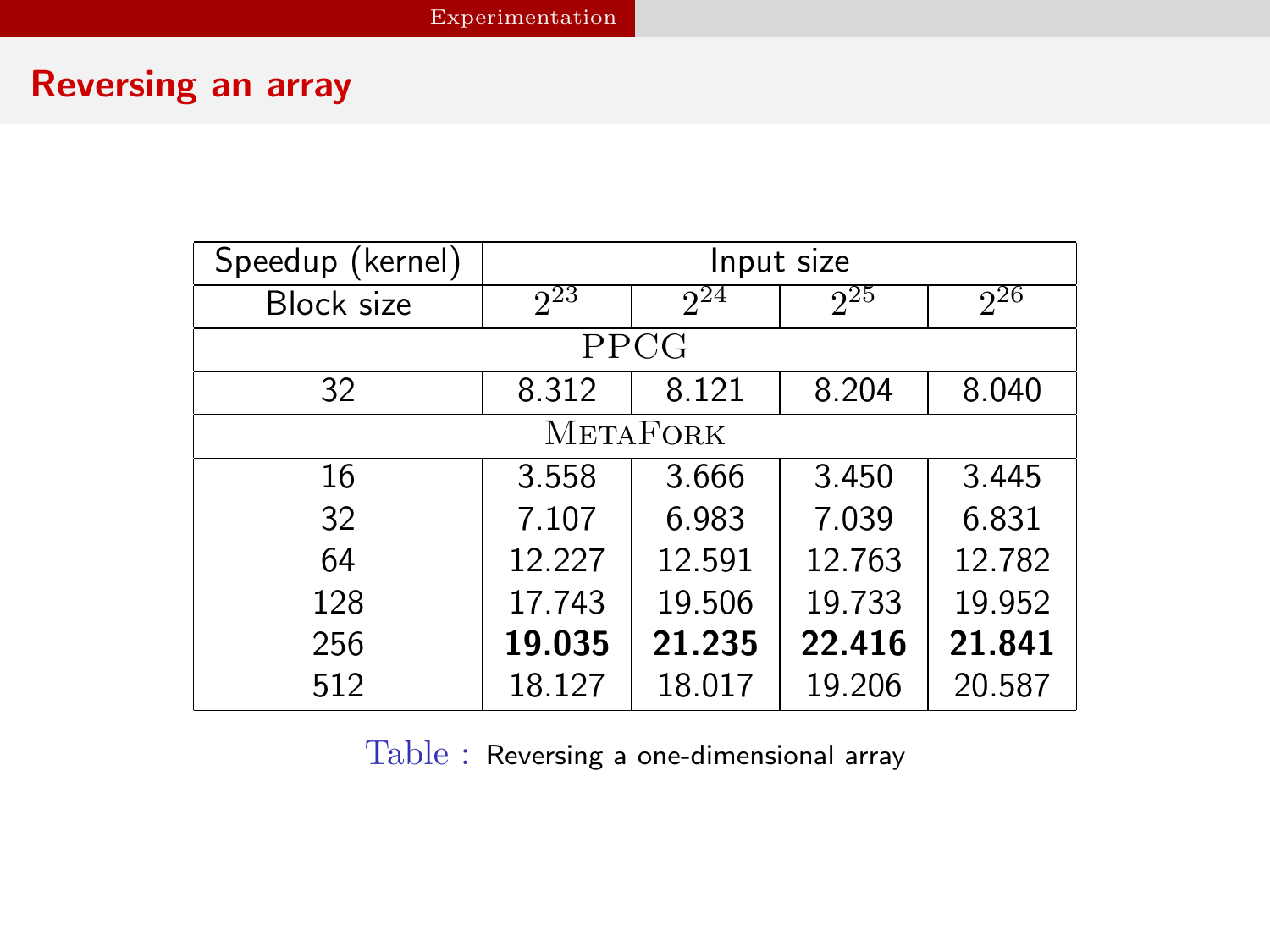# 1D Jacobi

| Speedup (kernel)  | Input size |          |          |  |  |
|-------------------|------------|----------|----------|--|--|
| <b>Block size</b> | $2^{13}$   | $2^{14}$ | $2^{15}$ |  |  |
| PPCG              |            |          |          |  |  |
| 32                | 1.416      | 2.424    | 5.035    |  |  |
| <b>METAFORK</b>   |            |          |          |  |  |
| 16                | 1.217      | 1.890    | 2.954    |  |  |
| 32                | 1.718      | 2.653    | 5.059    |  |  |
| 64                | 1.679      | 3.222    | 7.767    |  |  |
| 128               | 1.819      | 3.325    | 10.127   |  |  |
| 256               | 1.767      | 3.562    | 10.077   |  |  |
| 512               | 2.081      | 3.161    | 9.654    |  |  |

<span id="page-25-0"></span>Table : 1D-Jacobi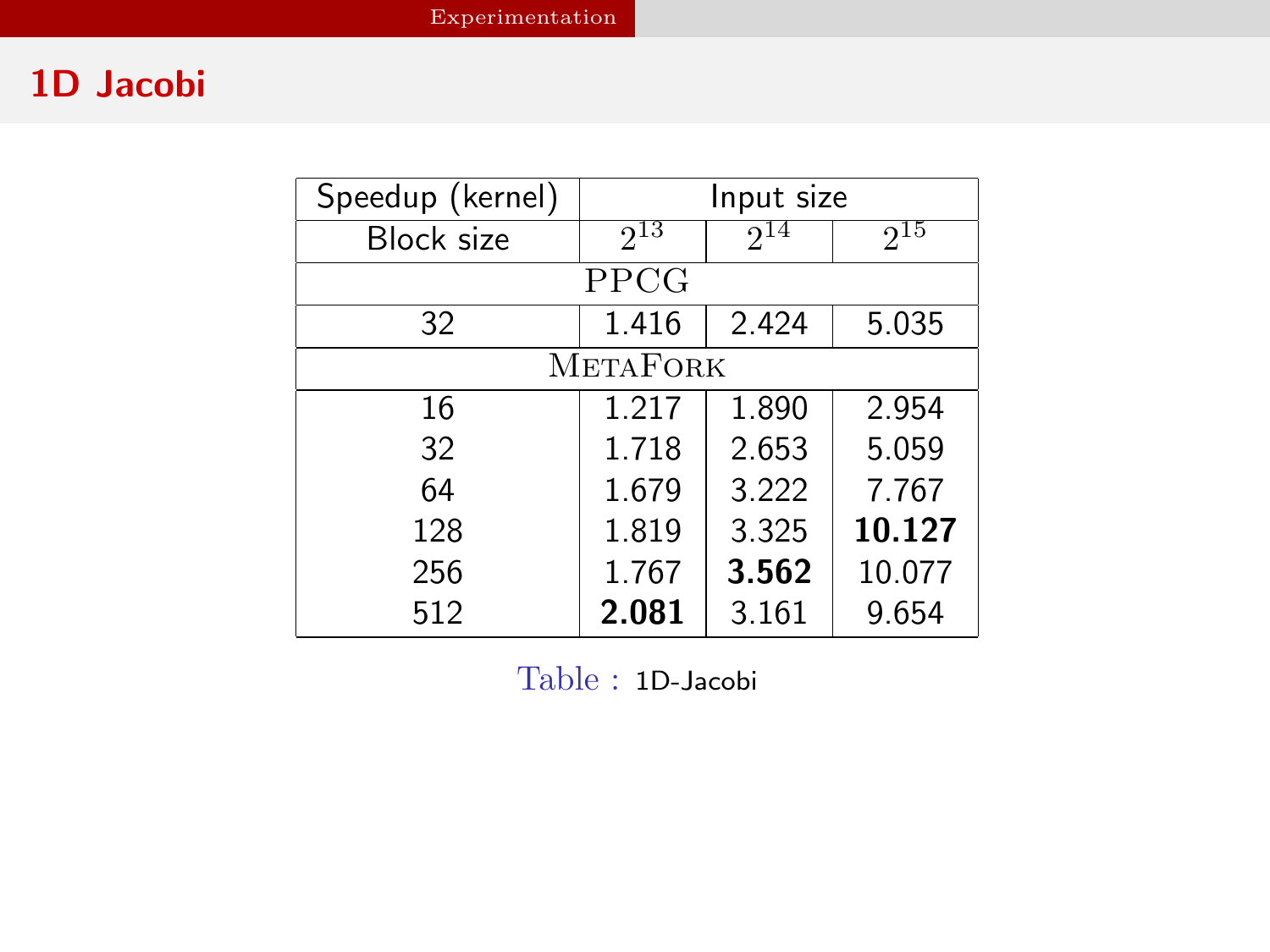# Matrix matrix multiplication

| Speedup (kernel)  |        | Input size |          |         |  |
|-------------------|--------|------------|----------|---------|--|
| <b>Block size</b> |        | $2^{10}$   | $2^{11}$ |         |  |
| PPCG              |        |            |          |         |  |
| 16                | $\ast$ | 32         | 129.853  | 393.851 |  |
| <b>METAFORK</b>   |        |            |          |         |  |
| 4                 | $\ast$ | 8          | 22.620   | 80.610  |  |
| 4                 | $\ast$ | 16         | 39.639   | 142.244 |  |
| 4                 | $\ast$ | 32         | 37.372   | 135.583 |  |
| 8                 | $\ast$ | 8          | 48.463   | 172.871 |  |
| 8                 | $\ast$ | 16         | 43.720   | 162.263 |  |
| 8                 | *      | 32         | 33.071   | 122.960 |  |
| 16                | $\ast$ | 8          | 30.128   | 101.367 |  |
| 16                | $\ast$ | 16         | 34.619   | 133.497 |  |
| 16                | $\ast$ | 32         | 22.600   | 84.319  |  |

<span id="page-26-0"></span>Table : Matrix multiplication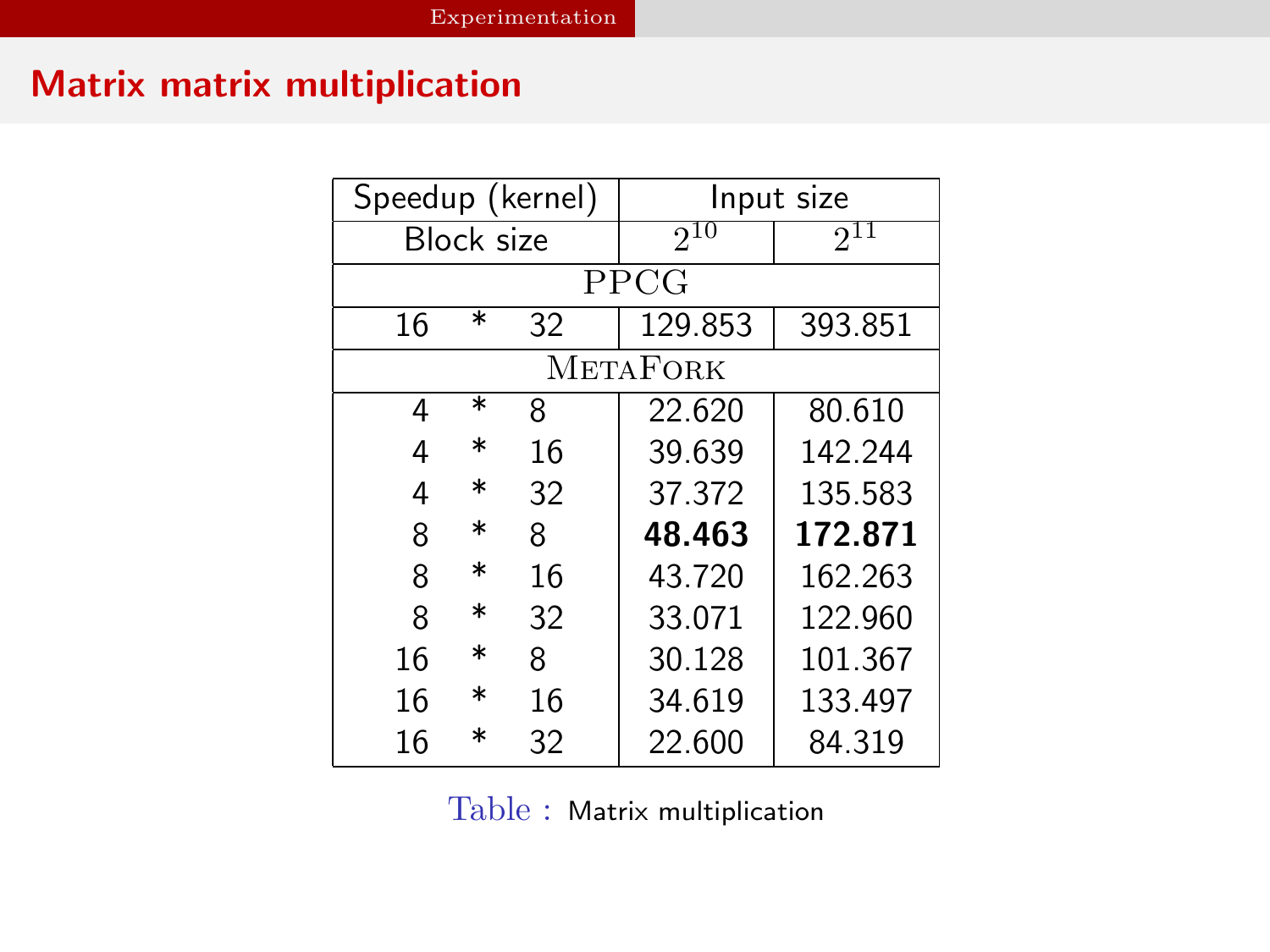# LU decomposition

| Speedup (kernel)  |    | Input size        |          |        |        |
|-------------------|----|-------------------|----------|--------|--------|
| <b>Block size</b> |    |                   |          |        |        |
| kernel0, kernel1  |    | $2^{12}$          | $2^{13}$ |        |        |
| PPCG              |    |                   |          |        |        |
| 32.               | 16 | $\overline{\ast}$ | 32       | 31.497 | 39.068 |
| <b>METAFORK</b>   |    |                   |          |        |        |
| 32.               | 4  | $\overline{\ast}$ | 4        | 18.906 | 27.025 |
| 64.               | 4  | $\ast$            | 4        | 18.763 | 27.316 |
| 128.              | 4  | $\ast$            | 4        | 18.713 | 27.109 |
| 256.              | 4  | $\ast$            | 4        | 18.553 | 27.259 |
| 512.              | 4  | $\ast$            | 4        | 18.607 | 27.353 |
| 32.               | 8  | $\ast$            | 8        | 34.936 | 52.850 |
| 64.               | 8  | $\ast$            | 8        | 34.163 | 53.133 |
| 128.              | 8  | $\ast$            | 8        | 34.050 | 52.731 |
| 256.              | 8  | $\ast$            | 8        | 33.932 | 52.616 |
| 512.              | 8  | $\ast$            | 8        | 34.850 | 53.112 |
| 32.               | 16 | $\ast$            | 16       | 32.310 | 41.131 |
| 64.               | 16 | $\ast$            | 16       | 32.093 | 40.829 |
| 128.              | 16 | $\ast$            | 16       | 32.968 | 41.219 |
| 256.              | 16 | $\ast$            | 16       | 32.229 | 41.246 |
| 512.              | 16 | $\ast$            | 16       | 32.806 | 40.705 |

<span id="page-27-0"></span>Table : LU decomposition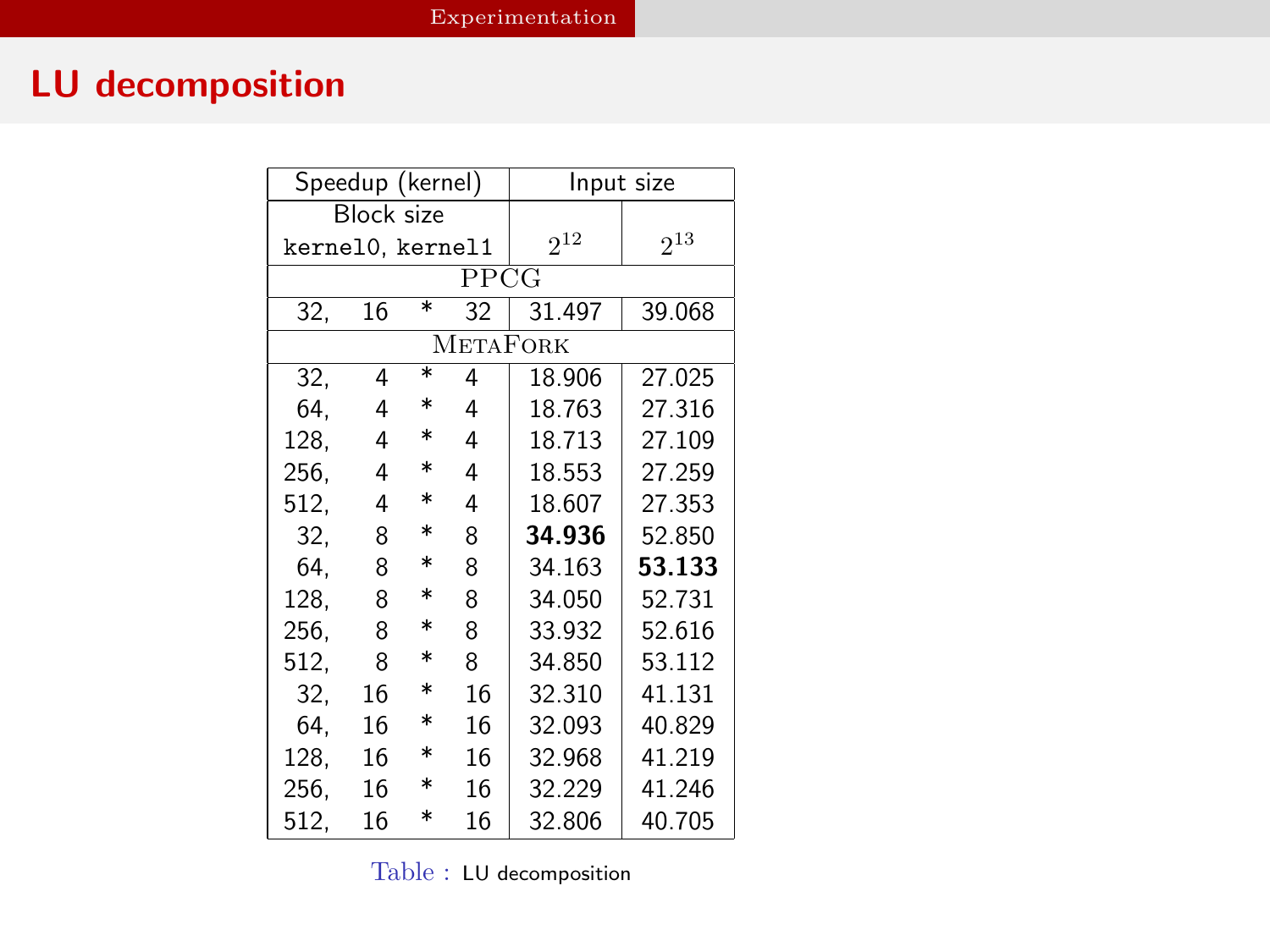# Plan



- [Parametric CUDA kernels](#page-7-0)
- 3 [Generating Parametric CUDA kernels](#page-18-0)
	- [Experimentation](#page-22-0)

<span id="page-28-0"></span>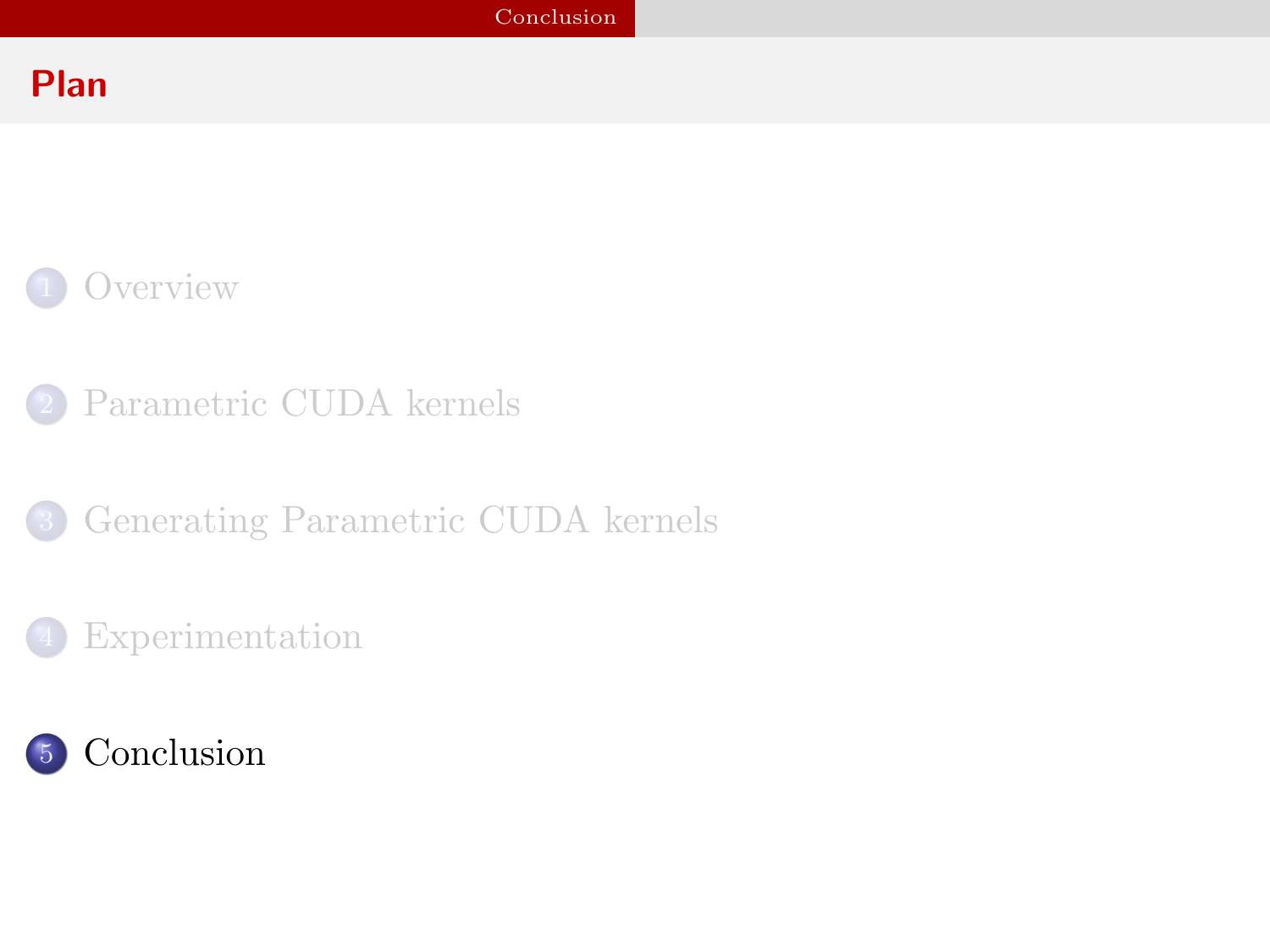# Concluding remarks

# **Observations**

- Most computer programs that we write are far to make an efficient use of the targeted hardware
- CUDA has brought supercomputing to the desktop computer, but is hard to optimize even to expert programmers.
- High-level models for accelerator programming, like OpenACC, OpenCL and METAFORK are an important research direction.

#### Our current work

- METAFORK-to-CUDA generates kernels depending on program parameters.
- This is feasible thanks to techniques from symbolic computation.
- Implementation is preliminary; yet experimental results are promising.
- <span id="page-29-0"></span> $\bullet$  We still need to better integrate METAFORK-to-CUDA into the PPCG framework (work in progress).